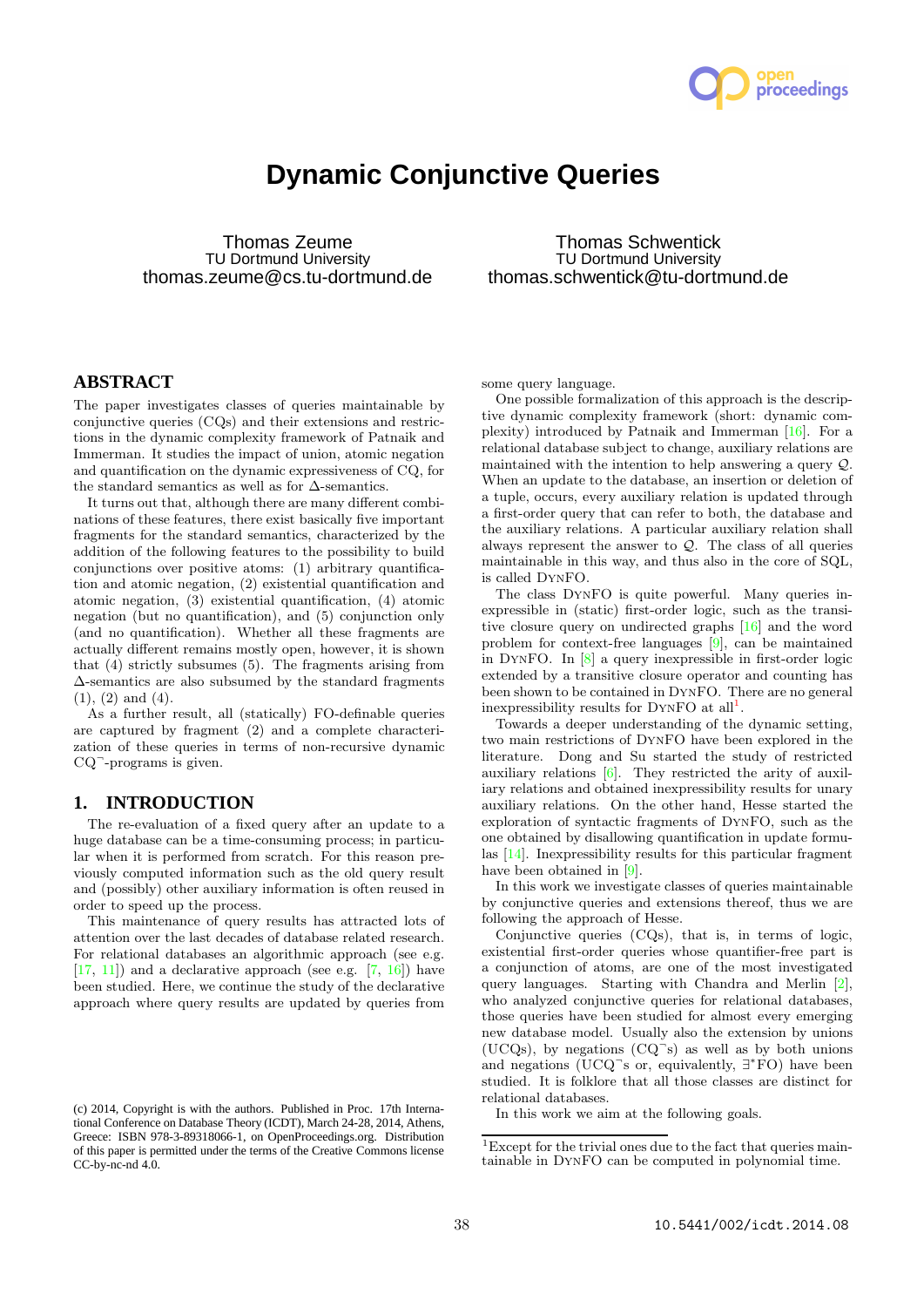Goal 1. Understand the relationship between different classes of dynamic conjunctive queries as well as their relationship to static query classes.

Our focus for relating variants of dynamic conjunctive queries is on the classes listed above. Some preliminary results have been obtained in [19] for the quantifier-free variants of conjunctive queries.

As for the relationship to static classes, it is interesting to understand whether larger static classes  $\mathcal C$  can be captured by a dynamic class  $DYNC'$ , for some weaker  $C'$ . Up to now only two such results are known, namely, that MSO can be characterized by quantifier-free DynFO on strings and that ∃ <sup>∗</sup>FO is captured by quantifier-free DynFO extended by auxiliary functions on general structures [9].

In the framework of Patnaik and Immerman auxiliary relations are always re-defined as a whole after an update. However, in the context of query re-evaluation, it is often convenient to express the new state of an auxiliary relation R in terms of the current relation and some "Delta", that is, by specifying tuples  $R^+$  to be inserted into R and tuples  $R^-$  to be removed from R. We refer to the former semantics as *absolute semantics* and to the latter as  $\Delta$ -semantics. Obviously, the choice of the semantics does not affect the expressiveness of an update language that is closed under Boolean operations. However, most of the update languages in this paper lack some Boolean closure properties.

Goal 2. Understand the relationship between absolute semantics and  $\Delta$ -semantics for conjunctive queries and their variants.

In this work we contribute to achieve those two goals as follows.

Contributions. For an overview of the relationship of the various dynamic classes of conjunctive queries we refer to Figure 1.

The distinctness of those classes in static relational databases does not translate into the dynamic setting:<sup>2</sup>

- We show that, in many cases, the addition of the union-operator does not yield additional expressive power in the dynamic setting, for example,  $DYNUCQ^- = DYNCQ^-$ ,  $DYNUCQ = DYNCQ$ , and  $DYNPROPUCQ^- = DYNPROP CQ^-,$  where Prop indicates classes without quantifiers.
- In other cases, negation does not increase the expressive power of an update language, e.g., we have  $DYNPROPUCQ^{\dagger} = DYNPROPUCQ$  and  $\Delta$ -DYNCQ<sup>-</sup> =  $\Delta$ -DYNCQ.
- Further, often quantifiers can be replaced by their dual quantifiers, e.g.,  $DYN\exists^* FO (= DYNUCQ^-) =$ Dyn∀ <sup>∗</sup>FO.

Whether  $DYNCQ^{\dagger} = DYNCQ$  remains open. However, a first-step is taken towards the separation of the remaining fragments:

• We show that dynamic conjunctive queries without negations and quantifiers are strictly weaker than the quantifier-free fragment of DynFO.

Furthermore, we show that dynamic conjunctive queries extended by negations capture all first-order queries:

• We characterize the class of first-order queries as the class maintainable by non-recursive dynamic Dyn∃ <sup>∗</sup>FO-programs with a single existential quantifier per update formula. This implies that dynamic conjunctive queries extended by negations can maintain all first-order queries.

For the second goal, the main finding is that the difference between absolute and ∆-semantics is much smaller than we had expected.

- $\bullet$  The dynamic classes corresponding to FO, CQ $\degree$  and PROP yield the same expressive power with respect to absolute and  $\Delta$ -semantics.
- It turns out that conjunctive queries and conjunctive queries with negation coincide with respect to  $\Delta$ -semantics, that is, in particular,  $\Delta$ -DYNCQ =  $\Delta$ -DYNCQ $\bar{Q}$  and thus, also  $\Delta$ -DYNCQ = DYNUCQ $\bar{Q}$ .

Choice of setting. The concrete settings under which dynamic complexity has been studied in the literature slightly differ in several aspects. We shortly discuss the most important aspects, what choice we took for this work and why we made this choice.

An important aspect is whether to use a finite and fixed domain, an active domain or an infinite domain. In this work, we follow the framework of Patnaik and Immerman in which the domain is finite and fixed [16]. To maintain a query, a dynamic program has to work uniformly for every domain. This fixed domain framework for a dynamic setting might appear counterintuitive at first sight. However, it allows to study the underlying dynamic mechanisms of dynamic programs, in particular when one is interested to develop lower bound methods. Fixed domains also offer a strong connection to logics and circuit complexity. In incremental evaluation systems (IES), a framework proposed by Dong and Topor [7], active domains are used. This setting is a little closer to real database systems but most results in dynamic complexity hold equally in both frameworks.

Another parameter to choose is how the auxiliary data is initialized. In the setting of Patnaik and Immerman, dynamic programs start from empty databases and the auxiliary data is either initialized by a polynomial time computation or by a formula from the same class as the update formulas. Later this was generalized by Weber and the second author by proposing that dynamic programs start from an arbitrary initial database and auxiliary data initialized by a mapping computable in some given complexity class [18].

In this work we allow for arbitrary initialization mappings. This is motivated by our long term goal to develop lower bound techniques for dynamic programs. While lower bounds in settings with restricted initialization might depend on this restriction, an inexpressibility result in the setting with arbitrary initialization, on the other hand, really shows that a query cannot be maintained. A result like DynUCQ = DynCQ is helpful for the development of lower bound techniques, as it shows that for proving lower bounds for DynUCQ it is sufficient to consider DynCQ programs — but also that one has to be aware that lower bounds for

 $^{2}\mathrm{The}$  notation for classes will be formally introduced in Sections 2 and 4. In general,  $\Delta$  indicates  $\Delta$ -semantics, the absence of  $\Delta$  indicates absolute semantics.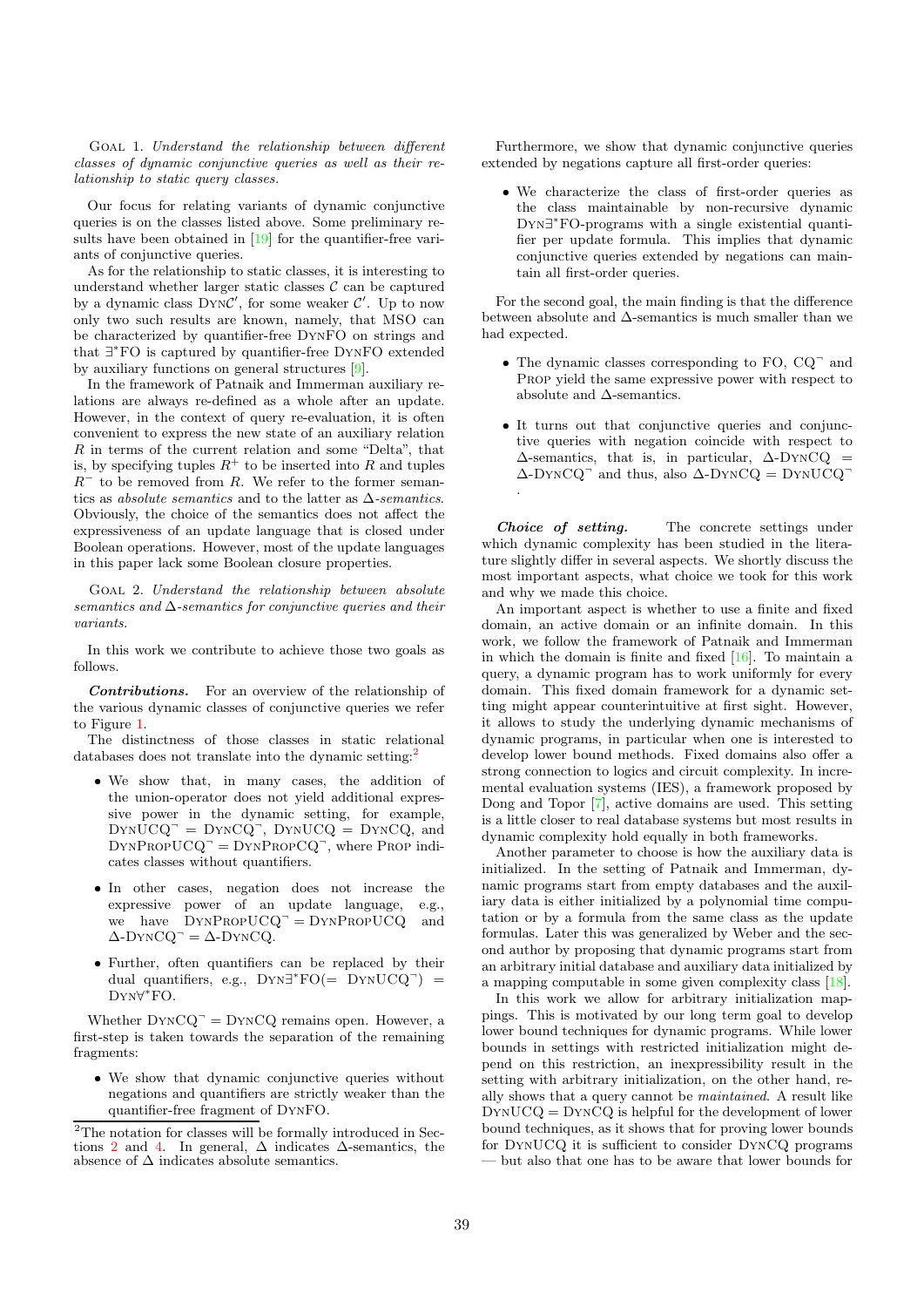

Figure 1: Hierarchy of fragments of DynFO. Solid lines are strict separations.

DynCQ are as hard as lower bounds for DynUCQ. However, though all our results are stated for arbitrary initialization mappings, they also hold in the setting with empty initial database and first-order initialization for the auxiliary data. The proofs do not carry over to the strict setting of Patnaik and Immerman where, in a dynamic class DynC, only  $C$  initializations are allowed.

Related work. We next discuss some further related work, beyond what we already mentioned above. The expressivity of first-order logic in the dynamic complexity frameworks discussed above has been studied a lot (see e.g. [16, 6, 8, 13, 14, 18, 10, 9]). Most results focus on showing that a problem from some static complexity class can be dynamically maintained by programs of a weaker query class. Some lower bounds have been achieved as well (see e.g. [3, 4, 6, 9, 10, 19]). Many other aspects such as the arity of auxiliary relations (see e.g.  $[6, 14]$ ), whether the auxiliary relations are determined by the current structure (see e.g.  $[16, 5, 10]$ , and the presence of an order (see e.g.  $[10]$ ) have been studied.

An algebraic perspective of incremental view maintenance under  $\Delta$ -semantics has been studied in [15]. Parts of this work have also been implemented, see, e.g., [1].

**Outline.** In Section 2 we define our dynamic setting more precisely. In Section 3 the results for absolute semantics are presented. The alternative  $\Delta$ -semantics is introduced and studied in Section 4. In Section 5 we give the dynamic characterization of first-order logic. We conclude with a discussion and a first step towards separations in Section 6.

Acknowledgement. We thank Nils Vortmeier for careful proofreading. Further we are grateful to the anonymous reviewers for several very helpful comments. We acknowledge the financial support by the German DFG under grant SCHW 678/6-1.

### **2. DYNAMIC SETTING**

In this section, we introduce the basic concepts and fix our notation. We mainly borrow it from our previous work [19].

A dynamic instance of a query  $\mathcal Q$  is a pair  $(\mathcal D, \alpha)$ , where D is a database over a finite domain D and  $\alpha$  is a sequence of updates to  $D$ , i.e. a sequence of insertions and deletions of tuples over D. The dynamic query  $DYN(Q)$  yields as result the relation that is obtained by first applying the updates from  $\alpha$  to  $\mathcal D$  and then evaluating the query  $\mathcal Q$  on the resulting database.

The database resulting from applying an update  $\delta$  to a database  $\mathcal D$  is denoted by  $\delta(\mathcal D)$ . The result  $\alpha(\mathcal D)$  of applying a sequence of updates  $\alpha = \delta_1 \dots \delta_m$  to a database  $\mathcal D$  is defined by  $\alpha(\mathcal{D}) \stackrel{\text{def}}{=} \delta_m(\dots(\delta_1(\mathcal{D}))\dots).$ 

Dynamic programs, to be defined next, consist of an initialization mechanism and an update program. The former yields, for every (input) database  $D$ , an initial state with initial auxiliary data. The latter defines the new state of the dynamic program for each possible update  $\delta$ .

A *dynamic schema* is a tuple<sup>3</sup> ( $\tau_{\text{in}}$ ,  $\tau_{\text{aux}}$ ) where  $\tau_{\text{in}}$  and  $\tau_{\text{aux}}$  are the schemas of the input database and the auxiliary

<sup>3</sup> In [19] a dynamic schema had an additional schema for an extra database with built-in relations. As in this paper, we do not restrict auxiliary relations in any way and allow arbitrary initialization, we do not need built-in relations.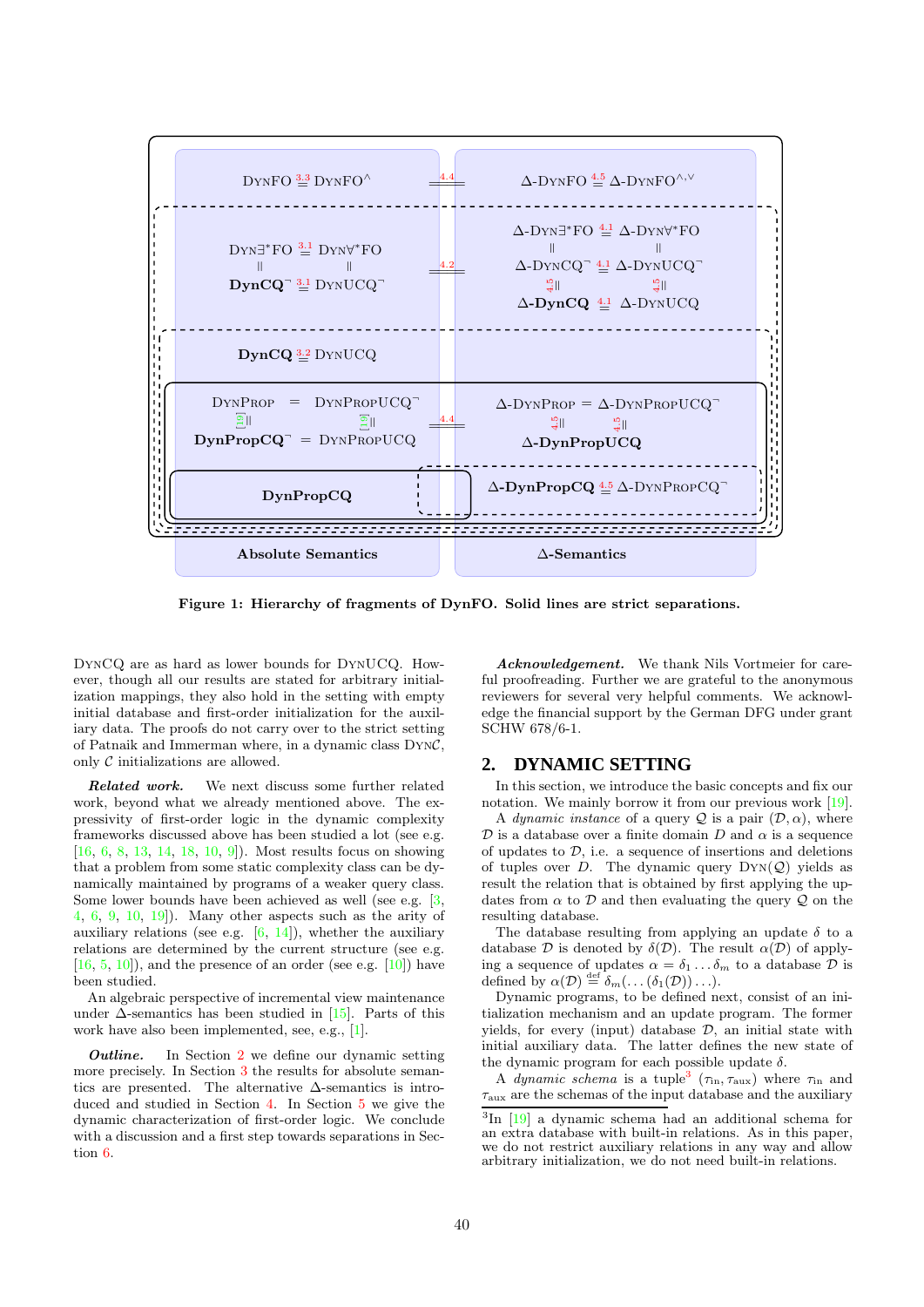database, respectively. In this work all schemata are purely relational, although all results also hold for input schemas with constants. We always let  $\tau \stackrel{\text{def}}{=} \tau_{\text{in}} \cup \tau_{\text{aux}}$ .

Definition 1. (Update program) An update program  $P$ over dynamic schema  $(\tau_{\text{in}}, \tau_{\text{aux}})$  is a set of first-order formulas (called update formulas in the following) that contains, for every  $R \in \tau_{\text{aux}}$  and every  $\delta \in \{\text{INS}_S, \text{DEL}_S\}$  with  $S \in \tau_{\text{in}}$ , an update formula  $\phi^R_\delta(\vec{x}; \vec{y})$  over the schema  $\tau$  where  $\vec{x}$  and  $\vec{y}$  have the same arity as S and R, respectively.

A program state S over dynamic schema  $(\tau_{\text{in}}, \tau_{\text{aux}})$  is a structure  $(D, \mathcal{I}, \mathcal{A})$  where D is a finite domain,  $\mathcal{I}$  is a database over the input schema (the current database) and  $A$  is a database over the auxiliary schema (the *auxiliary* database).

The semantics of update programs is as follows. For an update  $\delta(\vec{a})$ , where  $\vec{a}$  is a tuple over D, and program state  $\mathcal{S} = (D, \mathcal{I}, \mathcal{A})$  we denote by  $P_{\delta}(\mathcal{S})$  the state  $(D, \delta(\mathcal{I}), \mathcal{A}'),$ where A' consists of relations  $R' \stackrel{\text{def}}{=} {\{\vec{b} \mid S \models \phi_{\delta}^R(\vec{a}; \vec{b})\}}$ . The effect  $P_{\alpha}(S)$  of an update sequence  $\alpha = \delta_1 \dots \delta_m$  to a state S is the state  $P_{\delta_m}(\ldots(\mathcal{P}_{\delta_1}(\mathcal{S}))\ldots).$ 

Definition 2. (Dynamic program) A dynamic program is a triple  $(P, \text{INIT}, Q)$ , where

- $\bullet$  P is an update program over some dynamic schema  $(\tau_{\rm in}, \tau_{\rm aux}),$
- INIT is a mapping that maps  $\tau_{\text{in}}$ -databases to  $\tau_{\text{aux}}$ databases, and
- $Q \in \tau_{\text{aux}}$  is a designated *query symbol*.

A dynamic program  $P = (P, \text{INIT}, Q)$  maintains a dynamic query  $DYN(Q)$  if, for every dynamic instance  $(D, \alpha)$ , the relation  $\mathcal{Q}(\alpha(\mathcal{D}))$  coincides with the query relation  $Q^{\mathcal{S}}$ in the state  $S = P_{\alpha}(\mathcal{S}_{\text{INIT}}(\mathcal{D}))$ , where  $\mathcal{S}_{\text{INIT}}(\mathcal{D})$  is the initial state, i.e.  $\mathcal{S}_{\text{INIT}}(\mathcal{D}) \stackrel{\text{def}}{=} (D, \mathcal{D}, \widetilde{\text{INIT}}_{\text{aux}}(\mathcal{D})).$ 

Several dynamic settings and restrictions of dynamic programs have been studied in the literature (see e.g.  $[16, 8,$ 10, 9]). Possible parameters are, for instance

- the logic in which update formulas are expressed;
- whether, in dynamic instances  $(\mathcal{D}, \alpha)$ , the initial database  $D$  is always empty; and
- whether the initialization mapping  $INT_{aux}$  is permutation-invariant (short: invariant), that is, whether  $\pi(\text{INIT}_{\text{aux}}(\mathcal{D})) = \text{INIT}_{\text{aux}}(\pi(\mathcal{D}))$  holds, for every database  $\mathcal D$  and permutation  $\pi$  of the domain.

We refer to the introduction for a discussion of the choices made in the following definition.

Definition 3. (DYNC) For a class  $\mathcal C$  of formulas, let DYNC be the class of all dynamic queries that can be maintained by dynamic programs with formulas from  $C$  and arbitrary initialization mapping.

In particular DynFO is the class of all dynamic queries that can be maintained by first-order update formulas. DynProp is the subclass of DynFO, where update formulas are not allowed to use quantifiers.

We note that arbitrary, (possibly) non-uniform initialization mappings permit to maintain undecidable queries, even when the logic for expressing update formulas is very weak.

Allowing arbitrary initialization mappings in Definition 5 helps us to concentrate on the maintenance aspect of dynamic complexity and it helps keeping proofs short. All our results also hold for FO-definable initialization mappings on ordered domains.

#### **3. FRAGMENTS OF** DynFO

In this section we study the relationship between the variants of dynamic conjunctive queries. This continues the study of fragments of first-order logic that has been started in [19].

We first give formal definitions of the classes of queries we are interested in:

- CQ: the class of conjunctive queries, that is, queries expressible by first-order formulas of the form  $\varphi(\vec{x}) =$  $\exists \vec{y}\psi$ , where  $\psi$  is a conjunction of atomic formulas.
- UCQ: the class of all unions of conjunctive queries, that is, queries expressible by formulas of the form  $\bigvee_i \exists \vec{x} \psi$ , where  $\psi$  is a conjunction of atomic formulas.

We note that safety of queries is not an issue in this paper: we use queries as update formulas only and we can always assume that, for each required arity, there is an auxiliary "universal" relation containing all tuples of this arity over the active domain which could be used to make queries syntactically safe.

The classes CQ and UCQ can be extended by additionally allowing negated atoms, resulting in  $CQ^-$  and  $UCQ^-$ , or they can be restricted by disallowing quantification. It is well known that  $UCQ^-$  and  $\exists^* FO$ , the class of queries expressible by existential first-order formulas, coincide, but otherwise, all these classes are distinct. Furthermore, other quantification patterns than ∃<sup>\*</sup> can be considered, like ∀<sup>\*</sup> or arbitrary quantification.

The main goal of this section is to show that the relationship of these classes in the dynamic setting is much simpler than in the static setting. We prove that dynamic classes collapse as indicated in the left part of Figure 1. More precisely, we show the following two theorems regarding the second and the third fragment in the left part of Figure 1.

THEOREM 3.1. Let  $Q$  be a query. Then the following statements are equivalent:

- (a)  $Q$  can be maintained in DYNUCQ<sup>-</sup>.
- (b)  $Q$  can be maintained in  $DYNCQ$ .
- (c)  $Q$  can be maintained in  $DYN\exists^*$ FO.
- (d)  $Q$  can be maintained in DYN $\forall^*$ FO.

THEOREM 3.2. Let  $Q$  be a query. Then the following statements are equivalent:

- (a) Q can be maintained in DynUCQ.
- (b) Q can be maintained in DynCQ.

Using the same technique as is used for removing unions from dynamic unions of conjunctive queries, a normal form for DYNFO can be obtained. The class  $\text{DYNFO}^\wedge$  contains all queries maintainable by a program whose update formulas are in prenex normal form where the quantifier-free part is a conjunction of atoms. The following theorem improves Theorem 15 from [19].

THEOREM 3.3. Let  $Q$  be a query. Then the following statements are equivalent:

(a)  $Q$  can be maintained in DYNFO.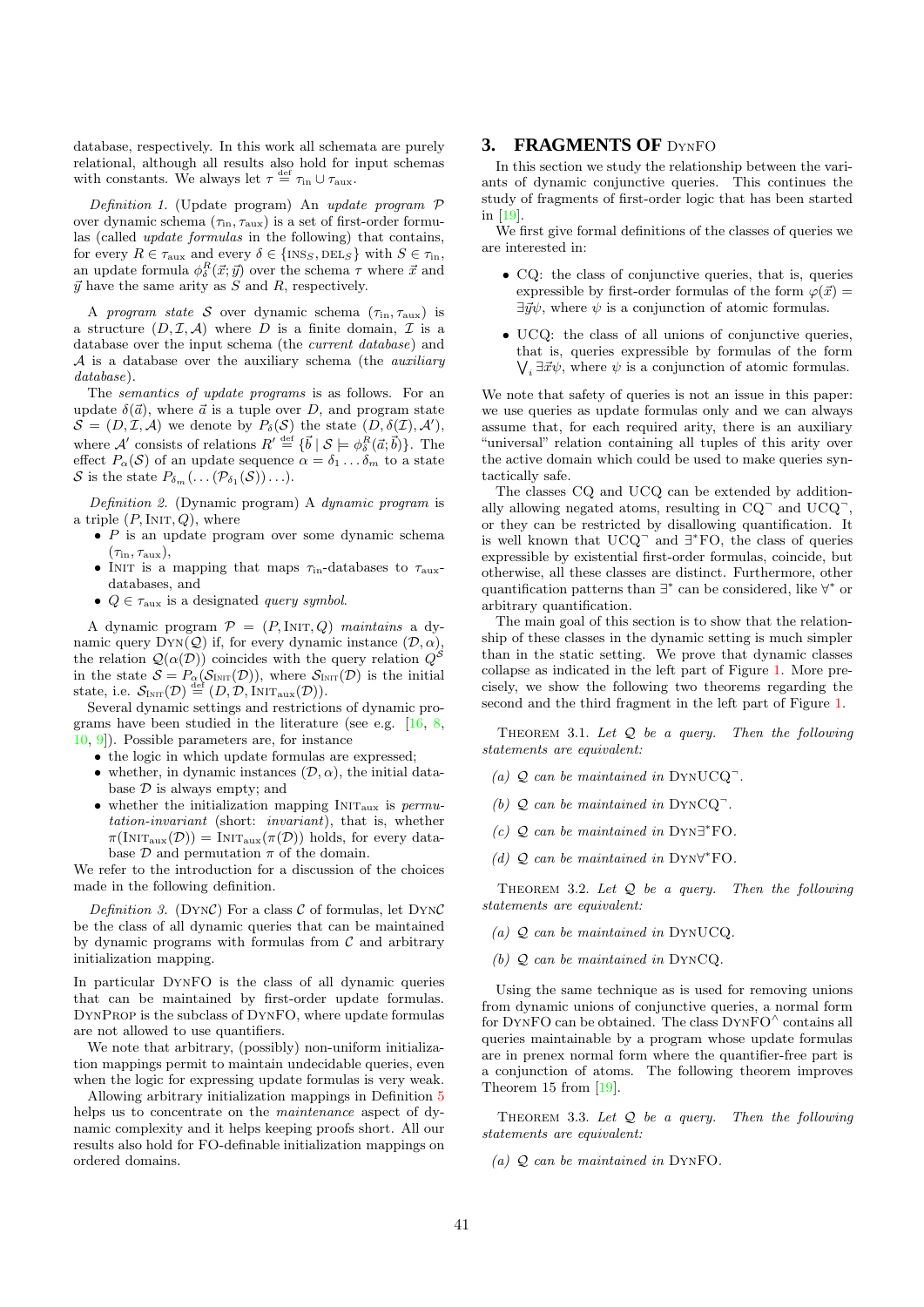#### (b)  $Q$  can be maintained in DYNFO $^{\wedge}$ .

Before we turn to the proofs of these theorems, we discuss the proof techniques that will be used.

For showing that a class  $DYNC$  of queries is contained in a class DYNC', it is sufficient to construct, for every dynamic program with update queries from class  $C$ , an equivalent dynamic program with update queries from class  $\mathcal{C}'$ . In cases where  $\mathcal{C}' \subset \mathcal{C}$  this can also be seen as constructing a  $\mathcal{C}'$ normal form for C-programs.

Most of the proofs for the collapse of two dynamic classes in this paper are not very deep. Indeed, most of them use one or more of the following (easy) techniques.

The *replacement technique*  $([19])$  is used to remove subformulas of a certain kind from update formulas and to replace their "meaning" by additional auxiliary relations. In this way, we often can remove negations (choose negative literals as subformulas, see the proof of Theorem 3.5) and disjunctions (see proof of Lemma 3.7) from update formulas.

The preprocessing technique is used to convert (more) complicated update formulas into easier update formulas by splitting the computation performed by the complicated update formula into two parts; one of them performed by the initialization mapping and stored in an additional auxiliary relation, the other one performed by the easier update formula using the pre-computed auxiliary relation. Applications of this technique are the removal of unions from dynamic unions of conjunctive queries (see example below) as well as proving the equivalence of semantics for dynamic conjunctive queries with negations (see Lemma 4.6).

Example 1. We consider the update formula

$$
\phi^R_{\delta}(u;x) = \exists y \big(U(x,y) \vee V(x,u)\big)
$$

for a unary relational symbol  $R$ . We aim at an equivalent update formula  $\psi_{\delta}^{R}(u; x)$  without disjunction. The idea is to store a 'disjunction blue print' in a precomputed auxiliary relation  $T$  and to use existential quantification to guess which disjunct becomes true.

In this example, we assume that in every state of the dynamic program on every database, both the interpretations of U and V are always non-empty sets.<sup>4</sup> Then,  $\phi_\delta^R(u; x)$  can be replaced by

$$
\exists y \exists z_1 \exists z_2 \exists z_3 \exists z_4 \big( U(z_1, z_2) \land V(z_3, z_4) \land T(z_1, z_2, z_3, z_4, x, y, u) \big)
$$

where  $T$  is an additional auxiliary relation symbol which is interpreted, in every state  $S$ , by a 7-ary relation  $T^S$  containing all tuples  $(a_1, \ldots, a_7)$  with  $(a_1, a_2) = (a_5, a_6)$  or  $(a_3, a_4) = (a_5, a_7)$ . Thus  $T<sup>S</sup>$  ensures that either the values chosen for  $z_1, z_2$  coincide with the values of  $x, y$  or the values of  $z_3, z_4$  coincide with  $x, u$ .

Therefore, the initialization mapping initializes  $T$  with the result of the query

$$
Q_T(z_1, z_2, z_3, z_4, x, y, u) \stackrel{\text{def}}{=} \left( (z_1, z_2) = (x, y) \vee (z_3, z_4) = (x, u) \right)
$$

Observe that this approach fails when  $U$  or  $V$  are interpreted by empty relations. In order to cover empty relations as well, some extra work needs to be done (see proof of Lemma 3.7).

The squirrel technique maintains additional auxiliary relations that reflect the state of some auxiliary relation after every possible single update (or short update sequence).<sup>5</sup> For example, if a dynamic program contains a relation symbol R then a fresh relation symbol  $R_{\text{INS}}$  can be used, such that the interpretation of  $R_{\text{INS}}$  contains the content of R after update ins (for every possible insertion tuple). Of course,  $R_{\text{INS}}$  has higher arity than  $R$ , as it takes the actual inserted tuple into account. Sample applications of this technique are the removal of quantifiers from some update formulas (see the following example and Lemma 3.4) and the maintenance of first-order queries in  $DYNCQ^-$  (see Theorem 5.1).

Example 2. Consider the update formula

$$
\phi_{\text{INS}}^Q(u_1; x) = \exists y \big(Q(x) \vee \neg S(u_1, y)\big)
$$

for the query symbol  $Q$  of some dynamic program  $P$ . In order to obtain a quantifier-free update formula for Q after insertion of an arbitrary tuple we maintain the relation  $Q_{\text{INS}}(\cdot, \cdot)$  that contains a tuple  $(a, b)$  if and only if b would be in  $Q$  in the next state, after insertion of  $a$ . Similarly for S and deletions.

Then the update formula  $\phi_{\text{INS}}^Q$  can be replaced by the quantifier-free formula  $\phi_{\text{INS}}^Q(u_1; x) \stackrel{\text{def}}{=} Q_{\text{INS}}(u_1, x)$ . The relation  $Q_{\text{INS}}$  can be updated via

$$
\phi_{\text{\tiny{INS}}}^{Q_{\text{\tiny{INS}}}}(u_0; u_1, x) \stackrel{\text{def}}{=} \exists y \big(Q_{\text{\tiny{INS}}}(u_0, x) \vee \neg S_{\text{\tiny{INS}}}(u_0, u_1, y)\big) \phi_{\text{\tiny{DEL}}}^{Q_{\text{\tiny{INS}}}}(u_0; u_1, x) \stackrel{\text{def}}{=} \exists y \big(Q_{\text{\tiny{DEL}}}(u_0, x) \vee \neg S_{\text{\tiny{DEL}}}(u_0, u_1, y)\big)
$$

and similarly, for the other new auxiliary relations.

We note that, in this example, the application of the technique does not eliminate all quantifiers in the program (in fact, it removes one and introduces two new formulas with quantifiers), but it removes quantification from the update formula for a particular relation. Removing quantification from the update formulas of the query relation will turn out to be useful in the proofs of Lemmata 3.7, 3.9 and 4.6.

The proof of the following technical lemma is based on this example. For an arbitrary quantifier prefix  $\mathbb{Q} \in \{\exists, \forall\}^{\dagger}$ let QFO be the class of queries expressible by formulas with quantifier prefix  $\mathbb Q$ . If  $\mathbb Q$  is a substring of  $\mathbb Q'$  and a query  $\mathcal Q$ is in  $\mathbb{Q}$ FO then trivially  $\mathcal Q$  is in  $\mathbb Q$ <sup>'</sup>FO as well.

LEMMA 3.4. Let  $Q$  be an arbitrary quantifier prefix. For every DynQFO-program there is an equivalent DynQFO-program P such that the update formulas for the designated query symbol of P consist of a single atom.

Before we turn to dynamic conjunctive queries, we recall some results from [19]. We denote by PropCQ, PropUCQ, PROPCQ<sup>-</sup> and PROPUCQ<sup>-</sup> the classes of queries definable by conjunctive queries (and their extensions) but without quantification.

The first two results from [19] that we recall, are negationfree normal forms for DynFO and for DynProp, the class of queries maintainable by quantifier-free first-order formulas.

- THEOREM 3.5  $([19])$ . (a) Every DYNFO-program has an equivalent negation-free DynFO-program.
- (b) Every DynProp-program has an equivalent DynPropUCQ-program.

<sup>4</sup>This assumption will eventually be removed in the proof.

<sup>5</sup> Squirrels usually make provisions for every possible future.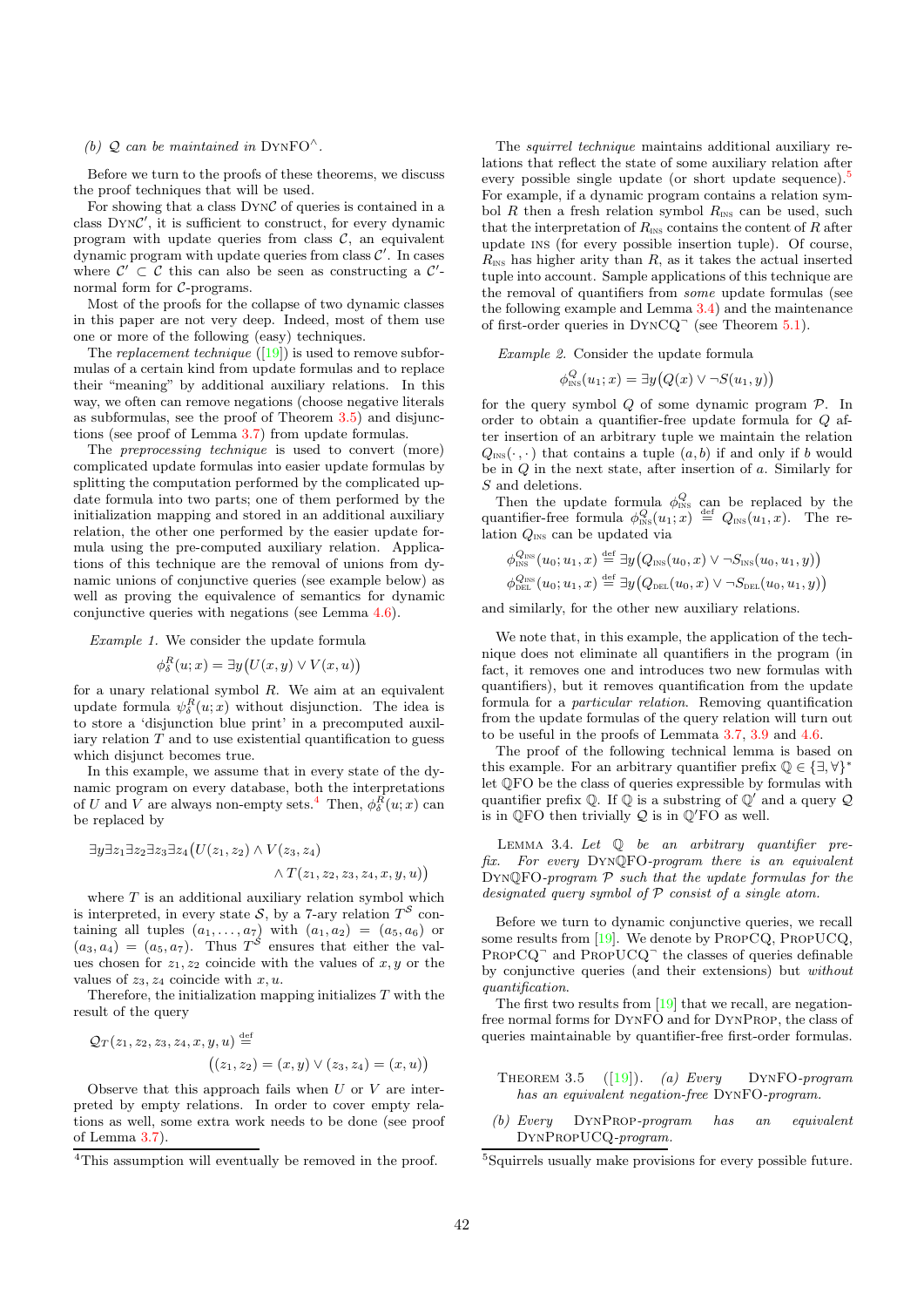PROOF IDEA. This theorem is a generalization of Theorem 6.6 from [14]. Given a dynamic program  $P$ , the simple idea is to maintain, for every auxiliary relation  $R$  of  $P$ , an additional auxiliary relation  $\widehat{R}$  for the complement of  $R. \square$ 

Furthermore, there is a disjunction-free normal form for DynProp.

THEOREM 3.6  $([19])$ . Every DYNPROP-program has an equivalent DYNPROPCQ<sup>-</sup>-program.

PROOF IDEA. The update formulas of a given DYNPROPprogram  $P$  can be assumed to be in conjunctive normal form. An equivalent DYNPROPCQ<sup>-</sup>-program is obtained by maintaining an additional relation  $R_{\neg C}$ , for every (disjunctive) clause C occurring in any update formula of  $P$ .

With these additional relations, every update formula

$$
\phi = C_1(\vec{x}_1) \wedge \ldots \wedge C_k(\vec{x}_k)
$$

with clauses  $C_1(\vec{x}_1), \ldots, C_k(\vec{x}_k)$  can be replaced by the conjunctive formula

$$
\neg R_{\neg C_1}(\vec{x}_1) \land \dots \land \neg R_{\neg C_k}(\vec{x}_k)
$$

The new auxiliary relations  $R_{\neg C}$  themselves can be maintained by viewing  $\neg C$  as a conjunction of atoms and taking the conjunction of all the conjunctive update formulas for the literals<sup>6</sup> in  $\neg C$ .

The two normal forms for DynProp can be seen as collapse results for quantifier-free conjunctive queries. Together they state that the dynamic classes DYNPROPUCQ, DYNPROPCQ<sup>-</sup> and DYNPROPUCQ<sup>-</sup> coincide with DynProp.

Now we present new collapse results for dynamic conjunctive queries. First, we prove that in the dynamic setting disjunctions can be simulated by existential quantifiers, that is DynUCQ and DynCQ as well as DynUCQ<sup>¬</sup> and DynCQ<sup>¬</sup> coincide. However, we can not apply the idea of the proof of Theorem 3.6 directly for this result, since UCQ and UCQ<sup>-</sup> are not closed under negations.

LEMMA 3.7. (a) For every DYNUCQ<sup>-</sup>-program there is an equivalent DynCQ<sup>¬</sup> -program.

- (b) For every DynUCQ-program there is an equivalent DynCQ-program.
- (c) For every DynFO-program there is an equivalent  $DYNFO^{\wedge}$ -program.

PROOF. We first prove the statements for domains with at least two elements and show how to drop this restriction afterwards. The construction uses the idea from Example 1. We give it for (a) but, as it does not introduce any negation operators it works for (b) as well. For (c) one starts from a negation-free DynFO-program and uses the same construction used for  $(a)^7$ .

Let  $P = (P, \text{INIT}, Q)$  be a DYNUCQ<sup>-</sup>-program over schema  $\tau$ . Without loss of generality, we assume that the quantifier-free parts of all update formulas of  $P$  are in disjunctive normal form. We convert  $P$  into an equivalent DYNCQ<sup>-</sup>-program  $\mathcal{P}'$  whose update formulas are in prenex normalform with quantifier-free parts of the form  $\hat{\Lambda}_i L_i(\vec{x}_i) \wedge T(\vec{y}),$  where  $\hat{L_i}$  are arbitrary literals over the modified schema  $\hat{\tau}$  and the symbols T are fresh auxiliary relation symbols.

The program  $\mathcal{P}' = (P', \text{INIT}', Q)$  is over schema  $\tau' = \tau \cup$  $\hat{\tau} \cup \tau_T$ , where  $\hat{\tau}$  contains a  $(k + 1)$ -ary relation symbol  $\hat{R}$ for every k-ary relation symbol  $R \in \tau$ ; and  $\tau_T$  contains a relation symbol  $T_{S,\delta}$  for every relation symbol  $S \in \tau \cup \hat{\tau}$  and every update operation  $\delta$ .

The intention for relation symbols from  $\tau'$  is as follows. The relation symbols  $R \in \tau$  shall always be interpreted as in P. The intention of  $\widehat{R} \in \widehat{\tau}$  is, on one hand, to contain a "copy of  $R$ " (in tuples with first component c, for some fixed element  $c$ ) and on the other hand, to have a guarantee that  $\hat{R}$  is non-empty. The latter is strongly ensured by enforcing all tuples that do *not* have c as first component to be in  $\widehat{R}$ , and by  $|D| \geq 2$ :

$$
\widehat{R}^{\mathcal{S}} \stackrel{\text{def}}{=} \{ (c, \vec{a}) \mid \vec{a} \in R^{\mathcal{S}} \} \cup \{ (d, \vec{a}) \mid d \neq c \text{ and } \vec{a} \in D^k \} \quad (1)
$$

The relations  $T_{S,\delta}$  will be used as in Example 1.

Now we construct the update formulas for program  $\mathcal{P}'$ . Let  $R \in \tau$  and  $\delta$  be an update. Further let

$$
\phi_{\delta}^{R}(\vec{u};\vec{x}) = \exists \vec{y} (C_1(\vec{u},\vec{x},\vec{y}) \lor \ldots \lor C_k(\vec{u},\vec{x},\vec{y}))
$$

be the update formula of R with respect to  $\delta$  in P, where every  $C_i$  is a conjunction of literals. For

$$
C_i(\vec{u}, \vec{x}, \vec{y}) = L_1(\vec{v}_1) \wedge \ldots \wedge L_m(\vec{v}_l)
$$

we define

$$
\widehat{C}_i(v, \vec{u}, \vec{x}, \vec{y}) \stackrel{\text{def}}{=} \widehat{L}_1(v, \vec{v}_1) \wedge \ldots \wedge \widehat{L}_m(v, \vec{v}_l)
$$

where  $\widehat{L}_j = \widehat{R}$  if  $L_j = R$  and  $\widehat{L}_j = \neg \widehat{R}$  if  $L_j = \neg R$ . The update formula  $\psi^{\widehat{R}}_{\delta}(\vec{u};x',\vec{x})$  for  $\widehat{R}\in\widehat{\tau}$  in  $\mathcal{P}'$  is

$$
\psi_{\delta}^{\hat{R}}(\vec{u};x',\vec{x}) \stackrel{\text{def}}{=} \exists \vec{y} \; \exists z'_1 \exists \vec{z}_1 \dots \exists z'_k \exists \vec{z}_k
$$

$$
\left( \widehat{C}_1(z'_1, \vec{z}_1) \land \dots \land \widehat{C}_k(z'_k, \vec{z}_k) \right)
$$

$$
\land T_{\widehat{R},\delta}(\vec{y}, z'_1, \vec{z}_1, \dots, z'_k, \vec{z}_k, \vec{u}, x', \vec{x})
$$

The update formula  $\psi_{\delta}^{R}(\vec{u};x',\vec{x})$  for  $R \in \tau$  in  $\mathcal{P}'$  is

$$
\psi_{\delta}^{R}(\vec{u};\vec{x}) \stackrel{\text{def}}{=} \exists \vec{y} \; \exists z_1' \exists \vec{z}_1 \dots \exists z_k' \exists \vec{z}_k
$$

$$
\left( \widehat{C}_1(z_1', \vec{z}_1) \land \dots \land \widehat{C}_k(z_k', \vec{z}_k) \right. \left. \land T_{R,\delta}(\vec{y}, z_1', \vec{z}_1, \dots, z_k' \vec{z}_k, \vec{u}, \vec{x}) \right)
$$

To ensure equivalence of this program with the original program, the relations  $T_{S,\delta}$  are defined as follows.

- $T_{R,\delta}$  contains all tuples<sup>8</sup>  $(\vec{y}, z'_1, \vec{z}_1, \ldots, z'_k \vec{z}_k, \vec{u}, \vec{x})$ , for which, for some  $i, z'_i = c$  and  $\vec{z}_i = (\vec{u}, \vec{x}, \vec{y})$ .
- $T_{\widehat{R}, \delta}$  contains all tuples  $(\vec{y}, z'_1, \vec{z}_1, \ldots, z'_k, \vec{z}_k, \vec{u}, x', \vec{x})),$ for which

 $- x \neq c$ , or

 $^6\rm{For}$  this step it is needed that  ${\mathcal P}$  contains, for every auxiliary relation R, an additional auxiliary relation  $\widehat{R}$  for the complement of  $R$ . This can be ensured by the technique from Theorem 3.5.

<sup>&</sup>lt;sup>7</sup>More precisely, replace the quantifier prefix  $\exists \vec{y}$  used throughout the construction of  $(\bar{a})$  by a general quantifierprefix  $\exists \vec{y}_1 \forall \vec{y}_2 \dots$ 

<sup>8</sup>For simplicity, we reuse variable names as element names.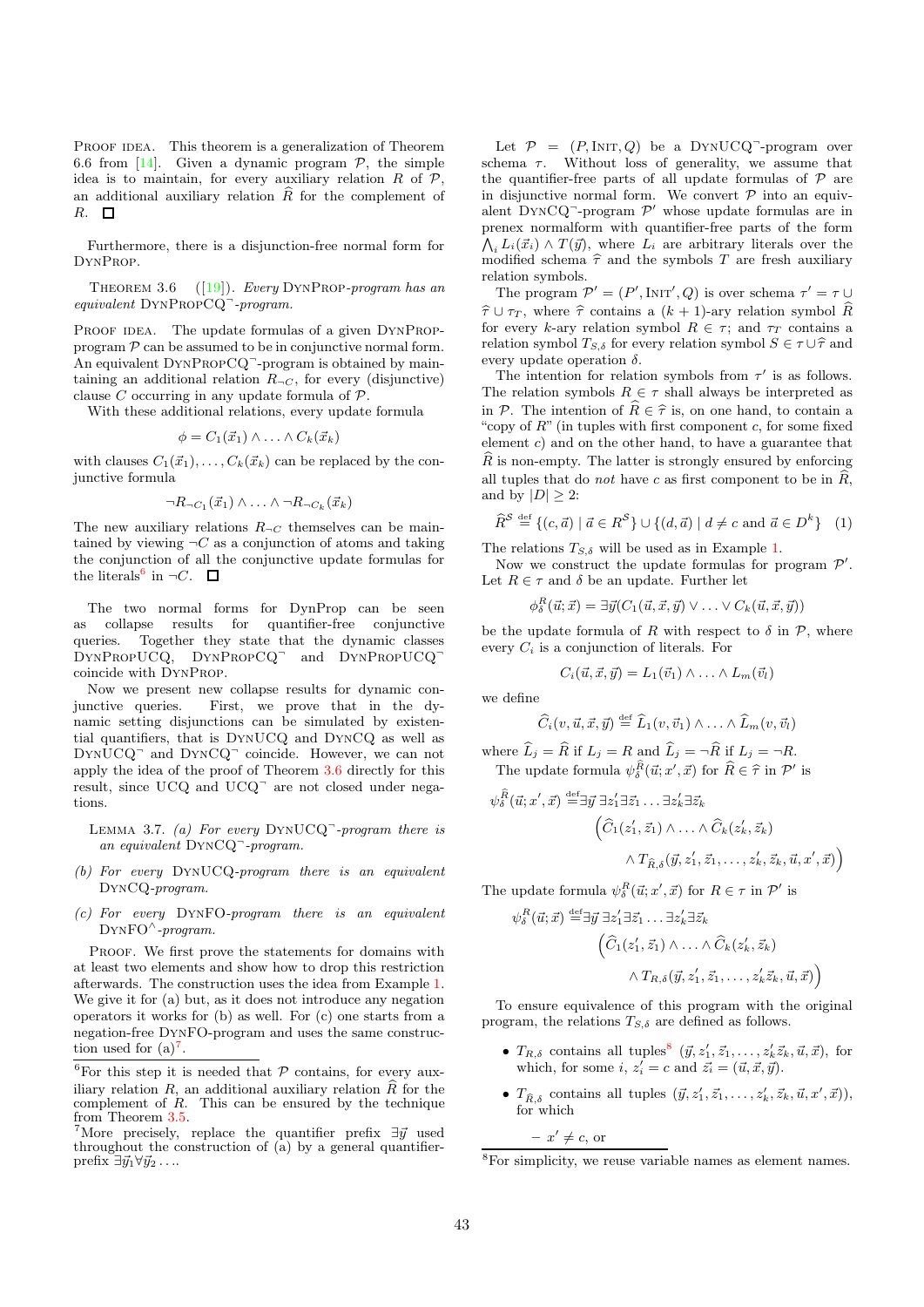- for some  $i, z'_i = c$  and  $\vec{z}_i = (\vec{u}, \vec{x}, \vec{y}).$ 

These are initialized as intended by simple quantifier-free formulas (but with disjunction). Their interpretation is never changed, that is, for every  $T_{S,\delta}$ , both update formulas reproduce the current value of  $T_{S,\delta}$ .

The initialization for relation symbols from  $\tau$  and  $\hat{\tau}$  is straightforward. Auxiliary relation symbols  $R \in \tau$  are initialized as in P; and auxiliary relation symbols  $\widehat{R} \in \widehat{\tau}$ are initialized by  $INT'$  analogously to INIT but respecting Equation  $(1)$ .

This concludes the proof of (a), (b) and (c) for domains with at least two elements. The restriction on the size of the domains can be dropped as follows. In all three cases the idea is to make a case distinction on the size of the domain in the update formulas of the designated query symbol.

To this end, we first construct a DynPropCQ-program  $\mathcal{P}'' = (P'', \text{INIT}'', Q'')$  over schema  $\tau''$  with  $\tau' \cap \tau'' = \emptyset$ which is equivalent to  $P$  over databases with domains of size one. Then we construct a program  $\mathcal{P}'''$  equivalent to  $\mathcal P$ by combining  $\mathcal{P}''$  and the program  $\mathcal{P}'$  for domains of size at least two.

For the construction of  $\mathcal{P}''$  we observe that every relation of a database over a single element domain  $D = \{a\}$  contains either exactly one tuple, namely  $(a, \ldots, a)$ , or no tuple at all. Thus every such relation  $R$  corresponds to a 0-ary relation  $R_0$  where  $R_0$  is true if and only if  $(a, \ldots, a) \in R$ . Hence, by Lemma 3.8, there is a DynPropCQ-program equivalent to  $\mathcal P$  for databases with domains of size one.

To combine  $\mathcal{P}'$  and  $\mathcal{P}''$  we use two different approaches, one for (a) and one for (b) and (c).

First we consider (a). To this end, we can assume, by Lemma 3.4, that the update formulas for the query relations  $Q'$  and  $Q''$  of  $P'$  and  $P''$  consist of single atoms, respectively. We construct an intermediate program  $\tilde{\mathcal{P}} = (\tilde{P}, \tilde{\text{INT}}, \tilde{Q})$ over schema  $\tilde{\tau} = {\{\tilde{Q}, U\}} \cup {\tau'} \cup {\tau''}$  where U is a fresh 0ary relation symbol. The intention is that interpretations of symbols in  $\tau'$  and  $\tau''$  are as in  $\mathcal{P}'$  and  $\mathcal{P}''$ , respectively, and that  $U$  is interpreted by true if and only if the domain is of size one. The initializations are accordingly.

Thus all update formulas of  $\tilde{\mathcal{P}}$  for relation symbols from  $\tau'$  and  $\tau''$  are as in  $\mathcal{P}'$  and  $\mathcal{P}''$  (and thus disjunction-free). The update formula for U is  $\phi_{\delta}^U \stackrel{\text{def}}{=} U$  and

$$
\begin{aligned} \phi_{\delta}^{\tilde{Q}} &\stackrel{\text{def}}{=} (\phi_{\delta}^{Q'} \wedge \neg U) \vee (\phi_{\delta}^{Q''} \wedge U) \\ &\equiv (\phi_{\delta}^{Q'} \vee \phi_{\delta}^{Q''}) \wedge (\neg U \vee \phi_{\delta}^{Q''}) \wedge (\phi_{\delta}^{Q'} \vee U) \end{aligned}
$$

The program  $\mathcal{P}'''$  is obtained from  $\tilde{\mathcal{P}}$  by removing disjunctions from  $\phi_{\delta}^{\tilde{Q}}$  using the method<sup>9</sup> from the proof of Theorem 3.6. For example, the first clause is replaced by  $\neg R_{\neg (Q' \vee Q'')}$  where  $R_{\neg (Q' \vee Q'')}$  is a fresh auxiliary relation symbol intended to be always interpreted by the result of the query  $\neg(\phi_{\delta}^{Q'} \vee \phi_{\delta}^{Q''})$ . The update formula for  $R_{\neg(Q' \vee Q'')}$ after an update  $\delta$  is  $\neg \phi_{\delta}^{Q'} \wedge \neg \phi_{\delta}^{Q''}$ ; it is disjunction-free since, by our assumption,  $\phi_{\delta}^{Q'}$  and  $\phi_{\delta}^{Q''}$  both consist of a single atom. This concludes the proof of (a).

The program  $\mathcal{P}'''$  for (b) and (c) is over schema  $\tau''' =$  $\{Q'''\}\cup \tau''$ . Again all update formulas of  $\mathcal{P}'''$  for relation symbols from  $\tau'$  and  $\tau''$  are as in  $\mathcal{P}'$  and  $\mathcal{P}''$  and

$$
\phi^{Q^{\prime\prime\prime}}_{\delta}=\phi^{Q'}_{\delta}\wedge\phi^{Q^{\prime\prime}}_{\delta}
$$

The case distinction is delegated to the initialization mapping. Recall that the size of the domain is fixed when the auxiliary relations are initialized. The initialization mapping INIT''' is as follows. If  $|D| = 1$  then

$$
\text{INIT}'''(R) = \begin{cases} \text{INIT}''(Q'') & \text{for } R = Q''',\\ D^k & \text{for } R \in \tau',\\ \text{INIT}''(R'') & \text{for } R \in \tau'' \end{cases}
$$

If  $|D| \geq 2$  then

$$
\text{INIT}'''(R) = \begin{cases} \text{INIT}'(Q') & \text{for } R = Q''',\\ \text{INIT}'(R') & \text{for } R \in \tau',\\ D^k & \text{for } R \in \tau'' \end{cases}
$$

Thus INIT''' selects either  $\phi_{\delta}^{Q'}$  or  $\phi_{\delta}^{Q''}$ , depending on the size of the domain. If  $|D| = 1$  then  $\phi_{\delta}^{Q'}$  always evaluates to true whereas  $\phi_{\delta}^{Q''}$  yields the same value as in  $\mathcal{P}''$ , and vice versa for  $|D| \geq 2$ . As update formulas do not use negation, all relations in the program, that is initialized to "true"  $(\mathcal{P}')$ or  $\mathcal{P}''$ ) remain "full" throughout.<sup>10</sup> This concludes the proof of (b).  $\Box$ 

0-ary relations can either be true (containing the empty tuple) or false (not containing the empty tuple and thus being empty), thus 0-ary atoms are basically propositional variables. Queries on 0-ary databases are therefore basically families of Boolean functions, one for each domain size. Such queries are not very interesting from the perspective of databases, but we need to show the following lemma as we used it in the previous proof. As quantification in queries on 0-ary databases is useless, every FO query can be expressed by a quantifier-free formula and therefore can be maintained in DynProp. Yet, even more general, all queries on a 0 ary database can be maintained by even more restricted dynamic programs. Let DynPropCQ be the class of dynamic queries definable by update programs whose update formulas are solely conjunctions of atoms (i.e. no negations, no disjunctions and no quantifiers are allowed).

Lemma 3.8. Every query on a 0-ary database can be maintained by a DYNPROPCQ-program.

PROOF. Let  $\tau_{\text{in}}$  be an input schema with 0-ary relation symbols  $A_1, \ldots, A_k$ . Further let  $\mathcal{Q}_1, \ldots, \mathcal{Q}_m$  be an enumeration of all  $m = 2^{2^k}$  many queries on  $\tau_{\text{in}}$ . We actually show that all of them can be maintained by one DynPropCQprogram P with auxiliary schema  $\tau_{\text{aux}} = \{R_1, \ldots, R_m\}$ maintaining  $Q_i$  in  $R_i$ , for every  $i \in \{1, \ldots, m\}$ .

To this end, let  $\varphi_1, \ldots, \varphi_m$  be propositional formulas over  $\tau_{\text{in}}$  such that  $\varphi_i$  expresses  $\mathcal{Q}_i$  and each  $\varphi_i$  is in conjunctive normal form. Without loss of generality, no clause contains  $A_l$  and  $\neg A_l$  for any  $A_l \in \tau_{\text{in}}$  and any  $\varphi_i$ . As  $\tau_{\text{aux}}$  contains a relation symbol, for every propositional formula over  $A_1, \ldots, A_k$ , it contains, in particular, an auxiliary relation symbol  $R_C$ , for every disjunctive clause over  $A_1, \ldots, A_k$ .

The update formulas for  $R_i$  after changing input relation  $A_l$  can be constructed as follows. Let C be the set of clauses of  $\varphi_j$ , i.e.  $\varphi_j = \bigwedge_{C \in \mathcal{C}} C$ . We denote by  $\mathcal{C}_{A_l}^+$ ,  $\mathcal{C}_{A_l}^-$  and  $\mathcal{C}_{A_l}$ the subsets of C whose clauses contain  $A_l$ ,  $\neg A_l$  and neither  $A_l$  nor  $\neg A_l$ , respectively.

 $^{9}$ This method cannot be used for DYNCQ and DYNFO<sup> $\wedge$ </sup>.

<sup>&</sup>lt;sup>10</sup>This cannot be guaranteed for  $DYNUCQ^-$ .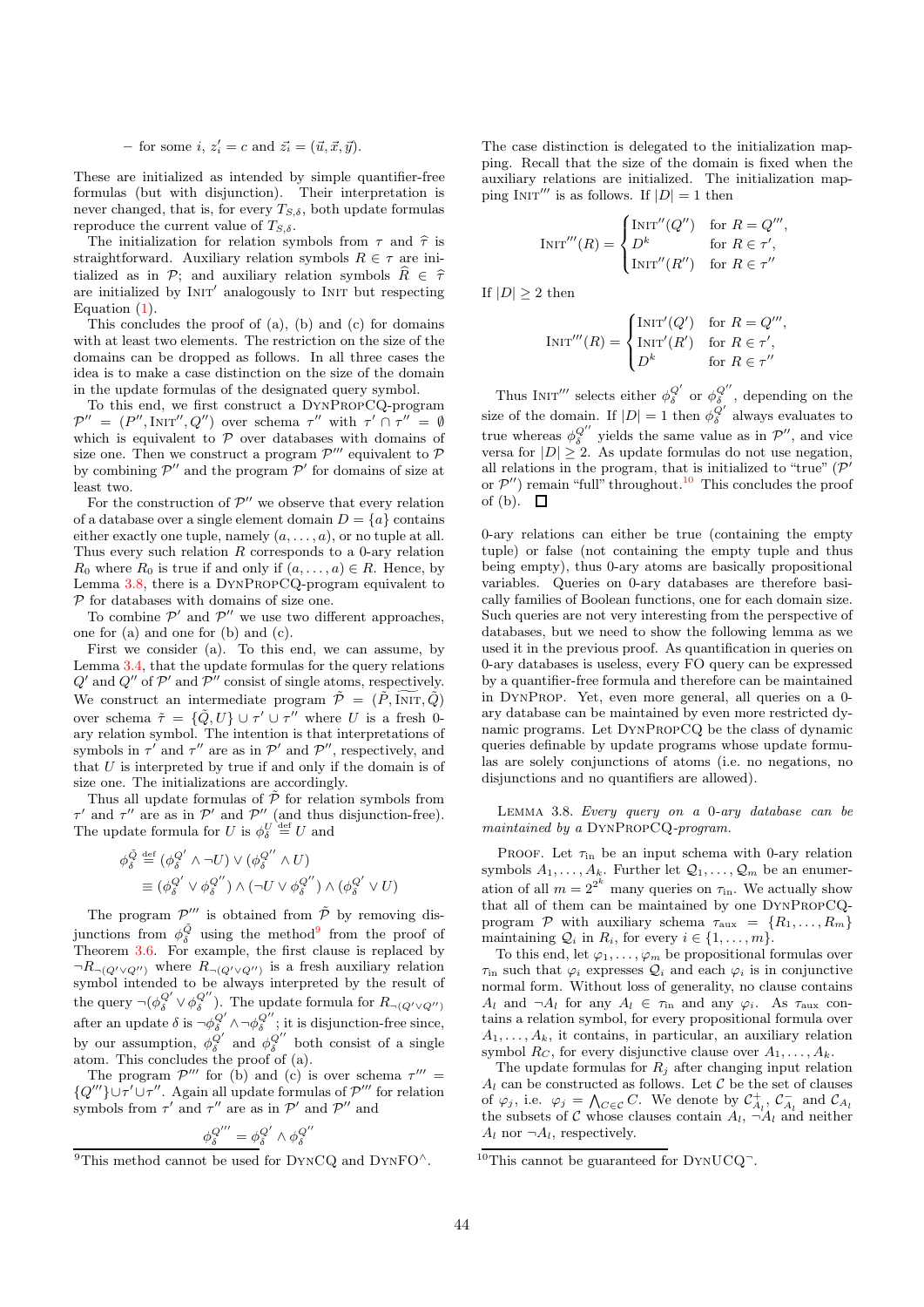If  $A_l$  becomes true by an update then  $\varphi_j$  evaluates to true if all clauses in  $\mathcal{C}_{A_l}$  and all clauses  $C \setminus {\{\neg A_l\}}$  with  $C \in \mathcal{C}_{A_l}^-$  evaluated to true before the update (clauses in  $\mathcal{C}_{A_l}^+$ will evaluate to true after enabling  $A_l$ ).

If  $A_l$  becomes false by an update then  $\varphi_i$  evaluates to true if all clauses in  $\mathcal{C}_{A_l}$  and all clauses  $C \setminus \{A_l\}$  with  $C \in$  $\mathcal{C}_{A_l}^+$  evaluated to true before the update (clauses in  $\mathcal{C}_{A_l}^-$  will evaluate to true after disabling  $A_l$ ).

Therefore the update formulas for  $R_j$  after updating  $A_l$ can be defined as follows:

$$
\begin{aligned} \phi_{\text{\tiny{INS}}_{A_l}}^{R_j} &\stackrel{\text{def}}{=} \bigwedge_{C \in \mathcal{C}_{A_l}} R_C \wedge \bigwedge_{C \in \mathcal{C}_{A_l}^-} R_{C \backslash \{\neg A_l\}} \\ \phi_{\text{\tiny{DEL}}_{A_l}}^{R_j} &\stackrel{\text{def}}{=} \bigwedge_{C \in \mathcal{C}_{A_l}} R_C \wedge \bigwedge_{C \in \mathcal{C}_{A_l}^+} R_{C \backslash \{A_l\}} \end{aligned}
$$

The initialization is straightforward. The correctness of this construction can be proved by induction over the length of update sequences.  $\Box$ 

Finally we prove that  $DYN\exists^*FO = DYN\forall^*FO$ , and therefore that unions of conjunctive queries with negation coincide with Dyn∀ <sup>∗</sup>FO in the dynamic setting. The proof uses the replacement technique to maintain the complements of the auxiliary relations used in the Dyn∃ <sup>∗</sup>FO-program via Dyn∀ <sup>∗</sup>FO-formulas. A small complication arises from the fact, that the query relation (and not its complement) has to be maintained. This is solved by ensuring that the update formulas of the query relation are atomic.

A slightly more general result can be shown.

LEMMA 3.9. Let  $\mathbb O$  be an arbitrary quantifier prefix. A query can be maintained in DynQFO if and only if it can be maintained in DYNQFO.

Now Theorems 3.1 and 3.2 follow immediately from Lemma 3.7 and Lemma 3.9.

#### **4.** ∆**-SEMANTICS**

So far we considered a semantics where the new version of the auxiliary relations is redefined, after each update, from scratch by formulas that are evaluated on the structure with the current auxiliary relations. We refer to this as absolute semantics in the following.

However, in the context of view maintenance, one usually expects only few auxiliary tuples to change after an update. Therefore it is common to express the new version of the auxiliary relations in terms of the current relations and some "Delta", that is, a (small) relation  $R^+$  of tuples to be inserted into R and a (small) relation  $R^-$  of tuples to be removed from R (with  $R^+ \cap R^- = \emptyset$ ). The updated auxiliary relation  $R'$  is then defined by .<br>√ def

$$
R' \stackrel{\text{def}}{=} (R \cup R^+) \setminus R^-
$$

We refer to this semantics as  $\Delta$ -semantics. This is the semantics usually considered in view maintenance. As already stated in the introduction, absolute and ∆-semantics can only be different if the underlying update language is not closed under Boolean operations.

Next we formalize ∆-semantics via ∆-update programs which provide formulas defining the relations  $R^+$  and  $R^-$ , for every auxiliary relation R.

Definition 4. ( $\Delta$ -Update program) A  $\Delta$ -update program P over dynamic schema  $(\tau_{\text{in}}, \tau_{\text{aux}})$  is a set of first-order formulas (called  $\Delta$ -update formulas in the following) that contains, for every  $R \in \tau_{\text{aux}}$  and every  $\delta \in \{\text{INS}_S, \text{DEL}_S\}$  with  $S \in \tau_{\text{in}}$ , two formulas  $\phi_{\delta}^{R^+}(\vec{u}; \vec{x})$  and  $\phi_{\delta}^{R^-}(\vec{u}; \vec{x})$  over the schema  $\tau$  where  $\vec{u}$  and  $S$  have the same arity,  $\vec{x}$  and  $R$  have the same arity, and  $\phi_{\delta}^{R^+} \wedge \phi_{\delta}^{R^-}$  is unsatisfiable.

The *semantics of*  $\Delta$ -update programs is as follows. For an update  $\delta = \delta(\vec{a})$  and program state  $\mathcal{S} = (D, \mathcal{I}, \mathcal{A})$  we denote by  $P_{\delta}(S)$  the state  $(D, \delta(\mathcal{I}), \mathcal{A}')$ , where the relations  $R'$  of  $\mathcal{A}'$  are defined by

$$
R' \stackrel{\text{\tiny def}}{=} \left( R \cup \left\{ \vec{b} \mid \mathcal{S} \models \phi_{\delta}^{R^+}(\vec{a}; \vec{b}) \right\} \right) \setminus \left\{ \vec{b} \mid \mathcal{S} \models \phi_{\delta}^{R^-}(\vec{a}; \vec{b}) \right\}.
$$

The effect of an update sequence on a state, dynamic ∆ programs and so on are defined like their counterparts in absolute semantics except that ∆-update programs are used instead of update programs.

Definition 5. ( $\Delta$ -DYNC) For a class C of formulas, let ∆-DynC be the class of all dynamic queries that can be maintained by dynamic  $\Delta\text{-programs}$  with formulas from  $\mathcal C$ and arbitrary initialization mapping.

We note that the definitions above do not require that  $R^+\cap R=\emptyset$  or  $R^-\sqsubseteq R$ , that is,  $R^+$  might contain tuples that are already in  $R$ , and  $R^-$  might contain tuples that are not in R. However, in all proofs below, we construct only  $\Delta$ -update formulas that guarantee these additional properties. As a consequence, for the considered fragments, the expressive power is independent of this difference.

The goal of this section is to prove the remaining results of Figure 1, that is, the collapse results depicted in the right part of the figure and the correspondences between absolute semantics and ∆-semantics.

THEOREM 4.1. Let  $Q$  be a query. Then the following statements are equivalent:

- (a)  $Q$  can be maintained in  $\Delta$ -DYNUCQ $\bar{Q}$ .
- (b)  $Q$  can be maintained in  $\Delta$ -DYNUCQ.
- (c)  $Q$  can be maintained in  $\Delta$ -DYNCQ<sup>-</sup>.
- (d)  $Q$  can be maintained in  $\Delta$ -DYNCQ.
- (e)  $Q$  can be maintained in  $\Delta$ -DYN∃\*FO.
- (f)  $Q$  can be maintained in  $\Delta$ -DYN∀\*FO.

THEOREM 4.2. Let  $Q$  be a query. Then the following statements are equivalent:

- (a)  $Q$  can be maintained in DYNUCQ<sup>-</sup>.
- (b)  $Q$  can be maintained in  $\Delta$ -DYNUCQ<sup>-</sup>.

The technique used for removing unions from dynamic unions of conjunctive queries under  $\Delta$ -semantics can be used to obtain a  $\Delta$ -DYNFO<sup> $\land$ </sup> normal form for  $\Delta$ -DYNFOprograms.

THEOREM 4.3. Let  $Q$  be a query. Then the following statements are equivalent:

(a)  $Q$  can be maintained in  $\Delta$ -DYNFO.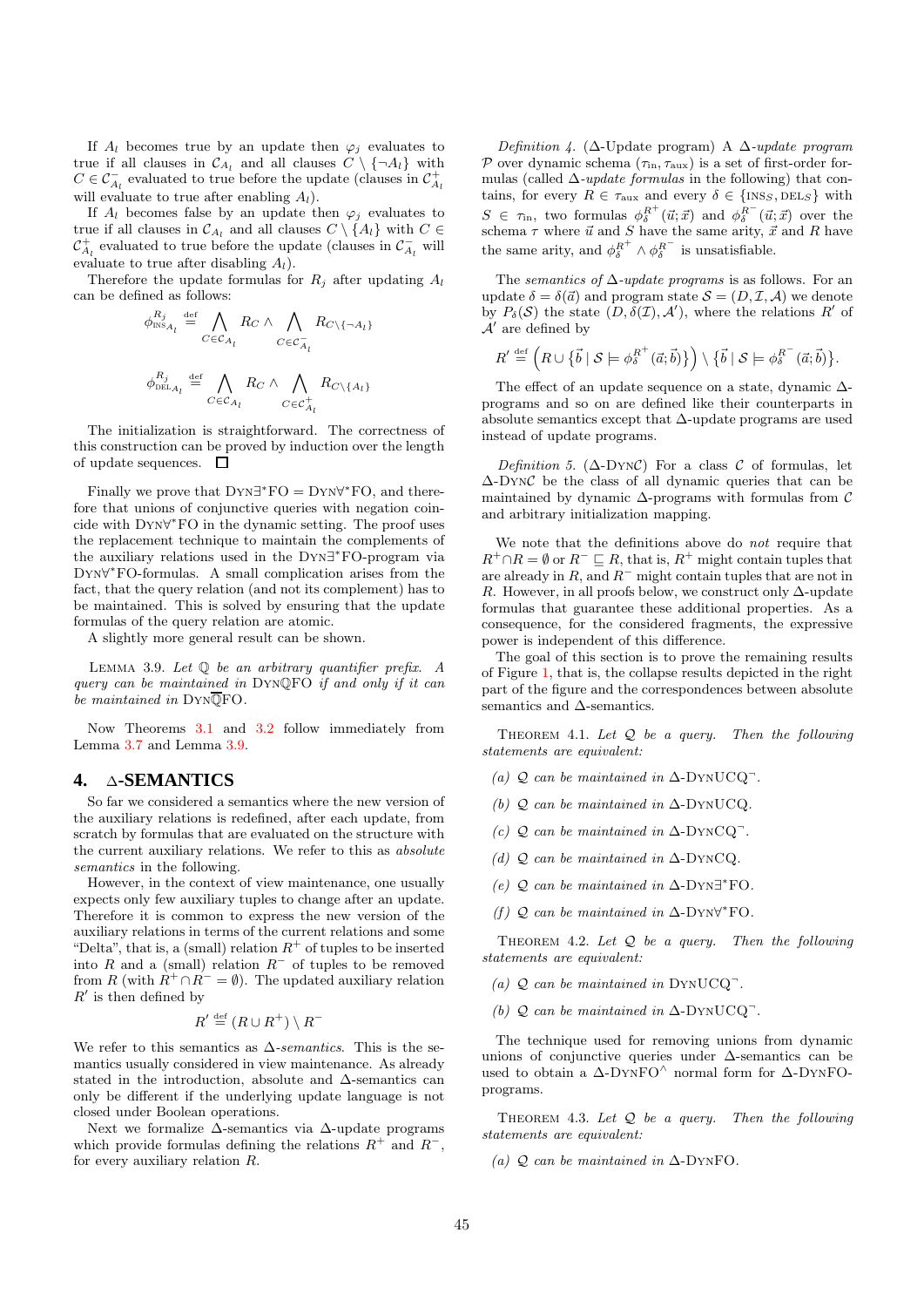#### (b)  $Q$  can be maintained in  $\Delta$ -DYNFO<sup> $\wedge$ </sup>.

We state some basic facts about dynamic programs with ∆-semantics before proving those theorems. The following lemma establishes the obvious fact that the absolute semantics and ∆-semantics coincide in expressive power for dynamic classes closed under boolean operations. We observe that the proof does not work for (extensions of) conjunctive queries. Later we will see how to extend the result to conjunctive queries.

LEMMA 4.4. Let  $C$  be some fragment of first-order logic closed under the boolean operations  $\{\vee, \wedge, \neg\}$ . Then for every query Q the following are equivalent:

- (a) There is a DynC-program that maintains Q.
- (b) There is a  $\Delta$ -DYNC-program that maintains  $Q$ .

PROOF. From an DYNC-update formula  $\phi_{\delta}^R$ , the ∆-DynC-update formulas are defined as

$$
\begin{aligned}\n\phi_{\delta}^{R^+}(\vec{u};\vec{x}) &\stackrel{\text{def}}{=} \phi_{\delta}^{R}(\vec{u};\vec{x}) \wedge \neg R(\vec{x}) \\
\phi_{\delta}^{R^-}(\vec{u};\vec{x}) &\stackrel{\text{def}}{=} \neg \phi_{\delta}^{R}(\vec{u};\vec{x}) \wedge R(\vec{x})\n\end{aligned}
$$

From a  $\Delta$ -DynC-update formulas  $\phi_{\delta}^{R^+}$  and  $\phi_{\delta}^{R^+}$ , an DynCupdate formula is obtained via

$$
\phi_{\delta}^{R}(\vec{u};\vec{x}) \stackrel{\text{def}}{=} (R(\vec{x}) \vee \phi_{\delta}^{R^{+}}(\vec{u};\vec{x})) \wedge \neg \phi_{\delta}^{R^{-}}(\vec{u};\vec{x})
$$

Removing negations in dynamic programs with ∆ semantics is straightforward using the replacement technique, since the complement  $\widehat{R}$  of an auxiliary relation R can be maintained by exchanging the formulas  $\phi_{\delta}^{R^+}$  and  $\phi_{\delta}^{R^-}$ . Observe that in contrast to absolute semantics this works for arbitrary query classes, even if they are not closed under complementation, and in particular for (extensions of) conjunctive queries.

LEMMA 4.5. Let  $C$  be some fragment of first-order logic. If a query Q can be maintained in  $\Delta$ -DynC then Q can be maintained in negation-free ∆-DynC.

PROOF. The idea is again to maintain the complements for auxiliary relations. For the sake of completeness we give a full proof.

Given a dynamic  $\Delta$ -program  $\mathcal P$  over schema  $\tau$  we construct a dynamic  $\Delta$ -program  $\mathcal{P}'$  over schema  $\tau \cup \hat{\tau}$  where  $\hat{\tau}$  contains, for every k-ary relation symbol  $R \in \tau$ , a fresh k-ary relation symbol  $\widehat{R}$  with the intention that  $\widehat{R}$  always stores the complement of R.

The update formulas for  $R \in \tau$  are as in  $\mathcal{P}$ . For a relation symbol  $R \in \tau$  let  $\phi_{\delta}^{R^+}(\vec{u}; \vec{x})$  and  $\phi_{\delta}^{R^-}(\vec{u}; \vec{x})$  be the update formulas of R. Then the update formulas for  $\widehat{R}$  can be defined as follows:

$$
\begin{aligned} \phi_{\delta}^{\widehat{R}^+}(\vec{u};\vec{x}) &= \phi_{\delta}^{R^-}(\vec{u};\vec{x}) \\ \phi_{\delta}^{\widehat{R}^-}(\vec{u};\vec{x}) &= \phi_{\delta}^{R^+}(\vec{u};\vec{x}) \end{aligned}
$$

From  $\mathcal{P}'$ , a negation-free dynamic  $\Delta$ -program  $\mathcal{P}''$  can be constructed by replacing, for all  $R \in \tau$ , all occurrences of  $\neg R(\vec{x})$  in update formulas of  $\mathcal{P}'$  by  $\widehat{R}(\vec{x})$ . We omit the obvious proof of correctness.  $\Box$ 

We now turn towards proving the main results of this section. We first prove Theorem 4.2. Afterwards we use the connection between absolute and ∆-semantics that it establishes as well as the adaption of Lemma 3.7 to ∆-semantics to prove the characterization of conjunctive queries with ∆ semantics.

The only-if-direction of Theorem 4.2 can be generalized to arbitrary quantifier prefixes. It is open whether the ifdirection generalizes as well.

LEMMA 4.6. Let  $\mathbb O$  be an arbitrary quantifier prefix. If a query can be maintained in DynQFO then it can be maintained in ∆-DynQFO as well.

PROOF. Let  $P = (P, \text{INIT}, Q)$  be a DYNQFO-program with schema  $\tau$ . By Lemma 3.4 we can assume, without loss of generality, that the update formulas of Q are atomic. We construct a dynamic ∆-DynQFO-program  $\mathcal{P}' = (P', \text{INIT}', Q').$ 

The main challenge is to design update formulas of the kind  $\phi_{\delta}^{R^{-}}$  without being able to complement the given update formulas because this would lead to  $\overline{\mathbb{Q}}$ FO-formulas (additionally, the disjointness requirement for formulas  $\phi_{\delta}^{R^+}$ needs to be ensured).

The basic idea is to use two copies of the auxiliary relations, both alternating between empty and useful states, such that one copy is useful for even steps and the other one for odd steps. More precisely, for every auxiliary relation R used by  $P$ , the program  $P'$  uses two auxiliary relations  $R_{\text{even}}$  and  $R_{\text{odd}}$  with the intention that after an even sequence of updates  $R_{\text{even}}$  stores the content of R after the same sequence of updates while  $R_{\text{odd}}$  is empty. After an odd sequence of updates  $R_{\text{even}}$  is empty while  $R_{\text{odd}}$  stores the content of R.

Then, for an even update, the relation  $R_{\text{even}}^+$  can be simply expressed as in absolute semantics (using "odd" relations) and  $R_{\text{even}}^-$  is empty. For an odd update  $R_{\text{even}}^-$  can be simply chosen as  $R_{\text{even}}$  and  $R_{\text{even}}^+$  is empty. Similarly for  $R_{\text{odd}}$ .

In the following we give a precise construction of  $\mathcal{P}'$  over schema  $\tau_{\text{even}} \cup \tau_{\text{odd}} \cup \{\text{ODD}, Q'\}$  where ODD is a boolean relation symbol, and  $\tau_{\text{even}}$  and  $\tau_{\text{odd}}$  contain, for every k-ary relation symbol  $R \in \tau$ , a k-ary relation symbol  $R_{\text{even}}$  and  $R_{\text{odd}}$ , respectively. The relation ODD is used to store the parity of the number of updates performed so far.

Let  $\phi_{\delta}^{R}$  be the update formula of  $R \in \tau$  for an update  $\delta$ in the dynamic program P. Denote by  $\phi_{\delta}^{R}[\tau \to \tau_{\text{even}}]$  the formula obtained from  $\phi_{\delta}^R$  by replacing every atom  $S(\vec{x})$  with  $S \in \tau$  by  $S_{\text{even}}(\vec{x})$ . Analogously for  $\phi_{\delta}^R[\tau \to \tau_{\text{odd}}]$ . Now, the update formulas for  $R_{\text{odd}}$  and  $R_{\text{even}}$  are as follows:

$$
\phi_{\delta}^{R_{\text{odd}}^{+}}(\vec{u};\vec{x}) \stackrel{\text{def}}{=} \neg \text{ODD} \land \phi_{\delta}^{R}[\tau \to \tau_{\text{even}}](\vec{u};\vec{x})
$$
\n
$$
\phi_{\delta}^{R_{\text{odd}}^{-}}(\vec{u};\vec{x}) \stackrel{\text{def}}{=} \text{ODD} \land R_{\text{odd}}(\vec{x})
$$
\n
$$
\phi_{\delta}^{R_{\text{even}}^{+}}(\vec{u};\vec{x}) \stackrel{\text{def}}{=} \text{ODD} \land \phi_{\delta}^{R}[\tau \to \tau_{\text{odd}}](\vec{u};\vec{x})
$$
\n
$$
\phi_{\delta}^{R_{\text{even}}^{-}}(\vec{u};\vec{x}) \stackrel{\text{def}}{=} \neg \text{ODD} \land R_{\text{even}}(\vec{x})
$$

Observe that all those formulas can be easily converted into QFO-formulas. The boolean auxiliary relation ODD can be updated straightforwardly.

Now, since the update formulas of  $Q$  in  $P$  are quantifierfree, the relation  $Q'$  can be updated with the following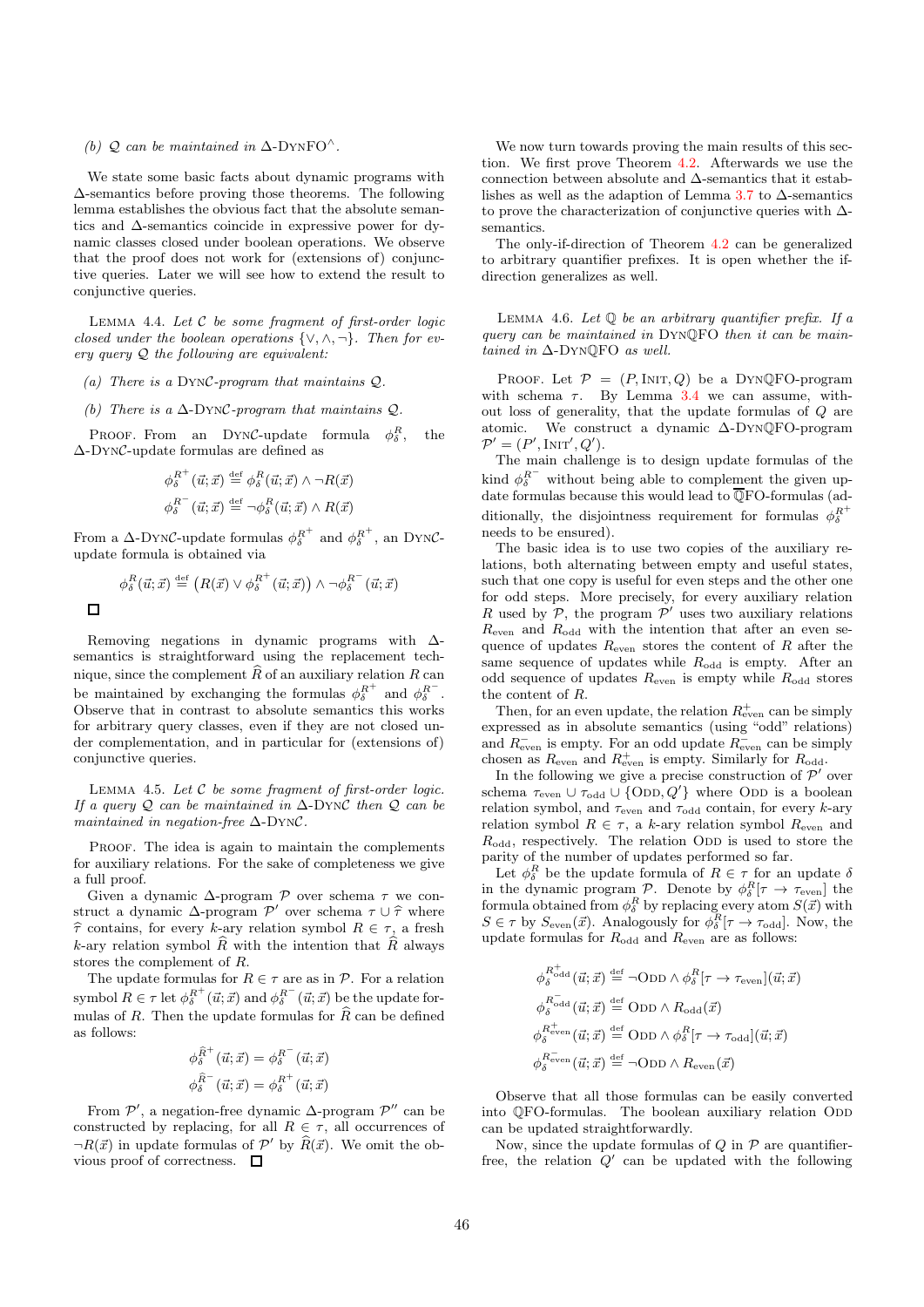quantifier-free update formulas:

$$
\begin{split} \phi_{\delta}^{Q'^+}(\vec{u};\vec{x}) & \stackrel{\text{def}}{=} \phi_{\delta}^Q(\vec{u};\vec{x}) \wedge \\ \neg \Big( \big( \text{OD} \wedge Q_{\text{odd}}(\vec{x}) \big) \vee \big( \neg \text{OD} \wedge Q_{\text{even}}(\vec{x}) \big) \Big) \\ \phi_{\delta}^{Q'^-}(\vec{u};\vec{x}) & \stackrel{\text{def}}{=} \neg \phi_{\delta}^Q(\vec{u};\vec{x}) \wedge \\ & \Big( \big( \text{OD} \wedge Q_{\text{odd}}(\vec{x}) \big) \vee \big( \neg \text{OD} \wedge Q_{\text{even}}(\vec{x}) \big) \Big) \end{split}
$$

The initialization mapping of  $P'$  is straightforward. Every  $R_{\text{even}} \in \tau_{\text{even}}$  is initialized with INIT(R). All  $R_{\text{odd}} \in \tau_{\text{odd}}$ are initialized with the empty relation. The relation ODD is initialized with  $\perp$ , and  $Q'$  is initialized with  $\text{INT}(Q)$ .

- LEMMA 4.7. (a) If a query can be maintained in  $\Delta$ -DYNUCQ $\bar{ }$  then it can be maintained in DYNUCQ $\bar{ }$ as well.
- (b) If a query can be maintained in  $\Delta$ -DYN∀\*FO then it can be maintained in Dyn∀ <sup>∗</sup>FO as well.

We note that the first statement could equally be expressed in terms of ∆-Dyn∃ <sup>∗</sup>FO and Dyn∃ <sup>∗</sup>FO.

PROOF. We only prove (a), the proof of (b) is analogous. Let  $\mathcal{P} = (P, \text{INIT}, Q)$  be a dynamic  $\Delta$ -DynUCQ<sup>-</sup>-program over schema  $\tau$ . By Lemma 4.5 we can assume, without loss of generality, that the update formulas of  $P$  are negationfree. For ease of presentation we assume that the input schema contains a single binary relation symbol E.

We construct an equivalent DYNUCQ<sup>-</sup>-program  $\mathcal{P}'$  using the following idea. Consider some update formulas  $\phi_{\delta}^{R^+}(\vec{u};\vec{x})$  and  $\phi_{\delta}^{R^-}(\vec{u};\vec{x})$  of a relation  $R \in \tau$  for an update  $\delta$ in  $P$ . The naïve translation into a DYNFO-update formula  $\phi_{\delta}^{R}(\vec{u}; \vec{x})$  yields the formula

$$
\phi^R_{\delta}(\vec{u};\vec{x}) = (R(\vec{x}) \vee \phi^{R^+}_{\delta}(\vec{u};\vec{x})) \wedge \neg \phi^{R^-}_{\delta}(\vec{u};\vec{x})
$$

which is possibly non-UCQ<sup>-</sup> due to  $\neg \phi_{\delta}^{R^-}(\vec{u}; \vec{x})$ . Therefore,  $\mathcal{P}'$  maintains a relation  $R_{\delta}^-$  that contains all tuples  $(\vec{a}, \vec{b})$ such that  $\vec{a}$  would be removed from R after applying the update  $\delta(\vec{b})$ . Those relations are maintained using the squirrel technique.

The dynamic program  $\mathcal{P}'$  is over schema  $\tau \cup \tau_{\Delta}$  where  $\tau_{\Delta}$ contains a  $(k+2)$ -ary relation symbol  $R_{\delta}^- \in \tau$  for every kary relation symbol  $R \in \tau$  and every update  $\delta \in \{\text{INS}, \text{DEL}\}\$ of the input relation E.

The update formula for a relation symbol  $R \in \tau$  is

$$
\phi^R_\delta(\vec u;\vec x) \stackrel{\text{def}}{=} (R(\vec x) \vee \phi^{R^+}_\delta(\vec u;\vec x)) \wedge \neg R^-_\delta(\vec u,\vec x)
$$

This formula can be translated into an existential formula in a straightforward manner.

For updating a relation  $R_{\delta_1}^-$  after an update  $\delta_0$ , the update formula  $\phi_{\delta_1}^{R^-}$  for  $R^-$  is used. However, since  $R^-_{\delta_1}$  shall store tuples that have to be deleted after applying  $\delta_1$ , the formula  $\phi_{\delta_1}^{\overrightarrow{R}}$  has to be adapted to use the content of relation symbols  $S \in \tau$  after update  $\delta_0$  (instead, as usual, the content from before the update). For this purpose relation symbols  $S \in \tau$ in  $\phi_{\delta_1}^{R^-}$  need to be replaced by their update formulas as defined above.

The update formula for  $R_{\delta_1}^-$  is

$$
\phi_{\delta_0}^{R_{\delta_1}^-}(\vec u_0;\vec u_1,\vec x)\stackrel{\text{def}}{=} \phi_{\delta_0}^{R_{\delta_1}^-}[\tau\to\phi^\tau](\vec u_0;\vec u_1,\vec x)
$$

where  $\phi_{\delta_0}^{R_{\delta_1}^-}[\tau \to \phi^\tau](\vec{u}_0; \vec{u}_1, \vec{x})$  is obtained from  $\phi_{\delta_1}^{R^-}(\vec{u}; \vec{x})$ by replacing every atom  $S(\vec{z})$  by  $\phi_{\delta_0}^S(\vec{u}_0; \vec{z})$ , as constructed above. Since by our initial assumption,  $\phi_{\delta_1}^{R^-}$  itself is an existential formula without negation and all update formulas  $\phi_{\delta_0}^S$  for  $S \in \tau$  are existential, the formula  $\phi_{\delta_0}^{R_{\delta_1}^{-\tilde{S}_1}}$  can be easily converted into an existential formula as well.

Lemmas 4.6 and 4.7 together yield Theorem 4.2. We now finally prove Theorem 4.1. For this we need the following adaption of Lemma 3.7 to  $\Delta$ -semantics.

- LEMMA 4.8. (a) For  $every \Delta-DYNUCQ$ -program there is an equivalent  $\Delta$ -DYNCQ<sup>-</sup>-program.
- (b) For every  $\Delta$ -DYNFO-program there is an equivalent ∆-DynFO<sup>∧</sup> -program.

Now, Theorem 4.1 follows from the Lemmata 4.5, 4.8, 4.6 and 4.7 as well as from Theorem 3.1.

# **5. A DYNAMIC CHARACTERIZATION OF FIRST-ORDER LOGIC**

In this section we characterize first-order queries as the class of queries maintainable by non-recursive UCQ<sup>-</sup>programs and, equivalently, by non-recursive DYN∃<sup>1</sup>FO-programs. Here  $\exists^1$  FO is the class of queries expressible by first-order formulas in prenex normal form with at most one existential quantifier and no universal quantifiers, and "nonrecursive" is explained next. This characterization in combination with Theorem 3.1 yields that first-order queries can be dynamically maintained by CQ<sup>-</sup>-programs.

The *dependency graph* of a dynamic program  $P$  with auxiliary schema  $\tau$  has vertex set  $V = \tau$  and an edge  $(R, R')$  if the relation symbol  $R'$  occurs in one of the update formulas for R. A dynamic program is non-recursive if it has an acyclic dependency graph (as a directed graph). For every class  $C$ , non-recursive DYNC refers to the set of queries that can be maintained by non-recursive DynC-programs.

The objective of this section is to prove the following theorem.

THEOREM 5.1. For every query  $Q$  the following statements are equivalent

- (a)  $Q$  can be expressed in FO.
- (b) Q can be maintained in non-recursive DynFO.
- (c)  $Q$  can be maintained in non-recursive DYN<sup> $\exists$ </sup>FO.
- (d)  $Q$  can be maintained in non-recursive DYN $\forall$ <sup>1</sup>FO.

With respect to the number of quantifiers in update formulas this result is optimal because the first-order definable alternating reachability query on graphs of bounded diameter cannot be maintained with quantifier-free update formulas [9]. Theorem 5.1 should be compared with the result of  $[9]$ that all ∃ <sup>∗</sup>FO queries can be maintained with quantifier-free update programs extended by auxiliary functions.

Combining Theorem 5.1 with Theorem 3.1 immediately yields the following corollary.

Corollary 5.2. Every first-order query can be maintained in DYNCQ<sup>-</sup>.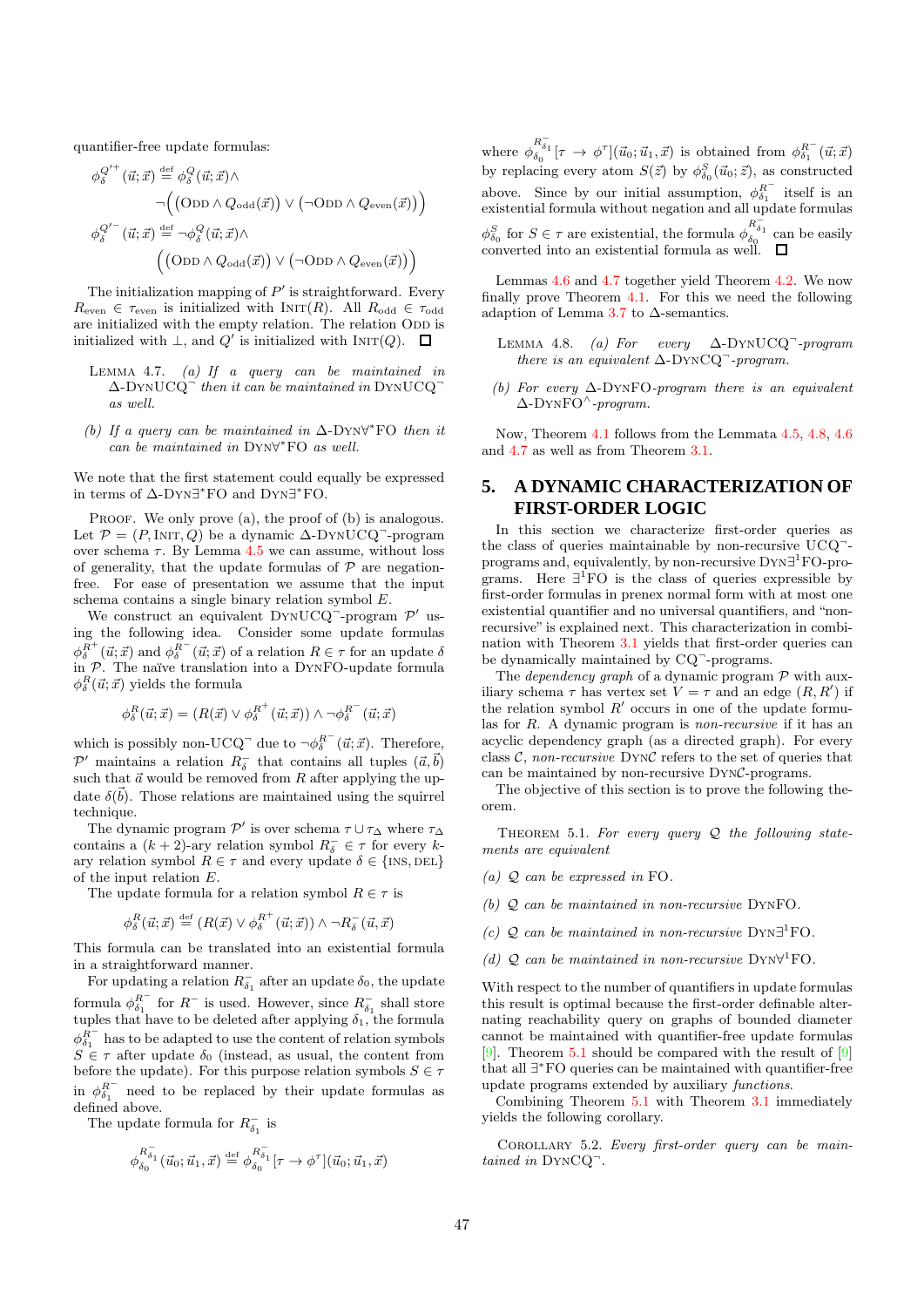The rest of this section is devoted to the proof of Theorem 5.1, more precisely to the equivalence of statements (a)-(c). The equivalence with  $(d)$  follows from Theorem 3.1 and the fact that its proof does not introduce recursion when applied to a non-recursive program.<sup>11</sup> It is obvious that  $(c)$  implies (b). For ease of presentation, we prove the remaining directions (a)⇒(c) and (b)⇒(a) for the input schema  $\tau_{\text{in}} = \{E\}$ where  $E$  is a binary relation symbol. The proofs can be easily adapted to general (relational) signatures.

The following example outlines the idea of the construction for the proof of  $(a) \Rightarrow (c)$ .

*Example 3.* Consider the query  $Q$  defined by

$$
\varphi = \exists x \forall y (E(x, x) \to E(x, y))
$$
  

$$
\equiv \exists x \neg \exists y \neg (E(x, x) \to E(x, y))
$$

We construct a non-recursive dynamic Dyn∃ <sup>1</sup>FO-program  $P$  that maintains  $Q$  under deletions only (for simplicity). The construction of  $P$  uses the squirrel technique. It uses a separate auxiliary relation  $R_{\psi}$  for each subformula  $\psi$  obtained from  $\varphi$  by stripping off a "quantifier prefix" from the existential prefix form of  $\varphi$ . The relation  $R_{\psi}$  reflects the possible states after a sequence of changes whose length equals the number of stripped off ¬- and ∃-symbols.

In order to update the query relation after the deletion of an edge, we maintain an auxiliary ternary relation<sup>12</sup>  $R_1$  that contains the result of the query  $\psi_1 \stackrel{\text{def}}{=} \neg \exists y \neg (E(x, x) \rightarrow E(x, y))$  for every choice  $a_1$  for x and every (possibly deleted) edge  $\vec{e}_1$ , that is  $(a_1, \vec{e}_1) \in R_1$  if and only if

$$
(V, E \setminus \{\vec{e}_1\}, \{x \mapsto a_1\}) \models \forall y (E(x, x) \to E(x, y)))
$$

Then we can define  $\phi_{\text{DEL}}^Q(\vec{v}_1) \stackrel{\text{def}}{=} \exists x R_1(x, \vec{v}_1)$  and it only remains to find a way to update the relation  $R_1$ . To this end, we maintain a further relation  $R_2$  that contains the result of  $\psi_2 \stackrel{\text{def}}{=} \exists y \neg (E(x,x) \rightarrow E(x,y))$  for every choice  $a_1$  for x and all (possibly deleted) edges  $\vec{e}_1, \vec{e}_2$ , that is  $(a_1, \vec{e}_1, \vec{e}_2) \in R_2$  if and only if

$$
(V, E \setminus \{\vec{e}_1, \vec{e}_2\}, \{x \mapsto a_1\}) \models \exists y \neg (E(x, x) \rightarrow E(x, y)))
$$

Then  $\phi_{\text{DEL}}^{R_1}(\vec{v}_1; x, \vec{v}_2) \stackrel{\text{def}}{=} \neg R_2(x, \vec{v}_1, \vec{v}_2)$  and it remains to update the relation  $R_2$ . Therefore we maintain a relation  $R_3$ that contains the result of  $\psi_3 = \neg (E(x,x) \rightarrow E(x,y))$  for every choice  $a_1, a_2$  for x, y and all (possibly deleted) edges  $\vec{e}_1, \vec{e}_2, \vec{e}_3$ . Then

$$
\phi_{\text{DEL}}^{R_2}(\vec{v}_1; x, \vec{v}_2, \vec{v}_3) \stackrel{\text{def}}{=} \exists y R_3(x, y, \vec{v}_1, \vec{v}_2, \vec{v}_3)
$$

and it remains to update relation  $R_3$  via

$$
\phi_{\text{DEL}}^{R_3}(\vec{v}_1; x, y, \vec{v}_2, \vec{v}_3, \vec{v}_4) \stackrel{\text{def}}{=} \\ \neg (E'(x, x, \vec{v}_1, \dots, \vec{v}_4) \rightarrow E'(x, y, \vec{v}_1, \dots, \vec{v}_4))
$$

where  $E'$  is the edge relation obtained from  $E$  by deleting  $\vec{v}_1, \vec{v}_2, \vec{v}_3$  and  $\vec{v}_4$ , that is  $E'(x, y, \vec{v}_1, \dots, \vec{v}_4)$  can be replaced by

$$
E(x,y) \wedge (x,y) \neq \vec{v}_1 \wedge \ldots \wedge (x,y) \neq \vec{v}_4.
$$

This completes the description of the program  $\mathcal P$  for  $\varphi$  which is easily seen to be non-recursive.

The proof of the implication  $(b) \Rightarrow (a)$  of Theorem 5.1 is based on the squirrel technique with the following idea. Given a non-recursive dynamic DYNFO-program  $P =$  $(P, \text{INIT}, Q)$ , we construct (again), for every update pattern  $\delta = \delta_1 \dots \delta_j$  and every auxiliary relation R, a first-order formula  $\varphi_{\delta}^{R}$  that "precomputes" the state of R for every possible update sequence with the pattern  $\delta$ . Thanks to nonrecursiveness, the formula  $\varphi_{\delta}^{R}$  can only use relations from the input schema, once  $\delta$  is longer than the number of auxiliary relations, that is, it is just a first-order formula over  $\tau_{\text{in}}$ . To obtain a first-order formula for Q it thus suffices to pick such a formula with an update sequence  $\delta$  that does not change the structure. We now turn to the formal statement and proof of the result.

A topological sorting of a graph  $(V, E)$  is a sequence  $v_1, \ldots, v_n$  such that every vertex from V occurs exactly once and  $i > j$  for all edges  $(v_i, v_j) \in E$ . Every acyclic graph has a topological sorting. In particular, if  $R_1, \ldots, R_m$  is a topological sorting of the dependency graph of a non-recursive dynamic program  $P = (P, \text{INIT}, Q)$  then update formulas for  $R_1$  do only contain relation symbols from  $\tau_{\text{in}}$ . Further we can assume, without loss of generality, that  $R_m = Q$ .

The following definition will be useful in the proof of Lemma 5.3. For every first-order formula  $\varphi$  with k free variables and every sequence  $\delta = \delta_1 \dots \delta_j$  over  $\{$ INS, DEL $\}$ let  $\varphi_{\delta_1...\delta_j}^E$  be a  $(k+2j)$ -ary formula such that for every graph  $G = (V, E)$ , every  $\vec{a} \in V^k$  and every instantiation  $\alpha = \delta_1(\vec{e}_1) \dots \delta_2(\vec{e}_j)$  of  $\delta$  with tuples  $\vec{e}_1, \dots, \vec{e}_j \in V^2$ :

 $\alpha(G) \models \varphi$  if and only if  $G \models \varphi_{\delta_1...\delta_j}(\vec{a}, \vec{e}_1, \ldots, \vec{e}_j).$ 

It is straightforward to construct  $\varphi_{\delta_1...\delta_j}^E$ .

LEMMA 5.3. If a query can be maintained in nonrecursive DynFO, then it can be expressed in FO.

PROOF. Let  $Q$  be a query which can be maintained by a non-recursive DYNFO-program  $P = (P, \text{INIT}, Q)$  over schema  $\tau = \tau_{\text{in}} \cup \tau_{\text{aux}}$ . We assume for simplicity that  $\tau_{\text{in}} = \{E\},\$ for a binary symbol E. We let  $R_0 \stackrel{\text{def}}{=} E$  and assume that the auxiliary relations  $R_1, \ldots, R_m$  are enumerated with respect to a topological sorting of the dependency graph of  $P$  with  $R_m = Q$ .

We define inductively, by i, for every sequence  $\delta_1 \dots \delta_j$ with  $j \geq i$ , first-order formulas  $\varphi_{\delta_1...\delta_j}^{R_i}(\vec{y}, \vec{x}_1, \ldots, \vec{x}_j)$  over schema  $\tau_{\text{in}} = \{E\}$  such that  $\varphi_{\delta_1...\delta_j}^{R_i}$  defines  $R_i$  after updates  $\delta_1(\vec{x}_1) \dots \delta_j(\vec{x}_j)$ . More precisely  $\varphi_{\delta_1 \dots \delta_j}^{R_i}$  will be defined such that for every state  $\mathcal{S} = (V, E^{\mathcal{S}}, \mathcal{A}^{\mathcal{S}})$  of  $\mathcal{P}$  and every sequence  $\delta = \delta_1(\vec{a}_1) \dots \delta_i(\vec{a}_i)$  of updates the following holds:

$$
\mathcal{P}_{\delta}(\mathcal{S})\upharpoonright R_i=\{\vec{b}\mid (V,E)\models\varphi_{\delta_1\ldots\delta_j}^{R_i}(\vec{b},\vec{a}_1,\ldots,\vec{a}_j)\}\quad(2)
$$

For  $R_0 = E$  the formula  $\varphi_{\delta_1...\delta_j}^E$  can be defined just as in the previous lemma. For  $R_i$  with  $i \geq 1$  the formula  $\varphi^{R_i}_{\delta_1...\delta_j}(\vec{y}, \vec{x}_1, \dots, \vec{x}_j)$  is obtained from the update formula  $\phi_{\delta_j}^{R_i}(\vec{x}_j;\vec{y})$  of  $R_i$  by substituting all occurrences of  $R_{i'}(\vec{z})$  by  $\varphi_{\delta_1...\delta_{j-1}}^{R_{i'}}(\vec{x}_1,\ldots,\vec{x}_{j-1},\vec{z})$  for all  $i' < i$ . Using induction over *i*, one can prove that the formulas  $\varphi_{\delta_1...\delta_j}^{R_i}$  satisfy Equation 2. As  $P$  is non-recursive, each formula  $\varphi_{\delta_1...\delta_j}^{R_i}$  with  $j \geq i$  is over schema  ${E}.$ 

The first-order formula  $\varphi$  for Q over schema  $\tau_{\text{in}} = \{E\}$ can be constructed as follows. The formula "guesses" a tuple

<sup>&</sup>lt;sup>11</sup>Alternatively, the proof of  $(a) \Rightarrow (c)$  can be easily adapted to show  $(a) \Rightarrow (d)$ 

<sup>&</sup>lt;sup>12</sup>For simplicity we write  $R_1$  instead of  $R_{\psi_1}$ .